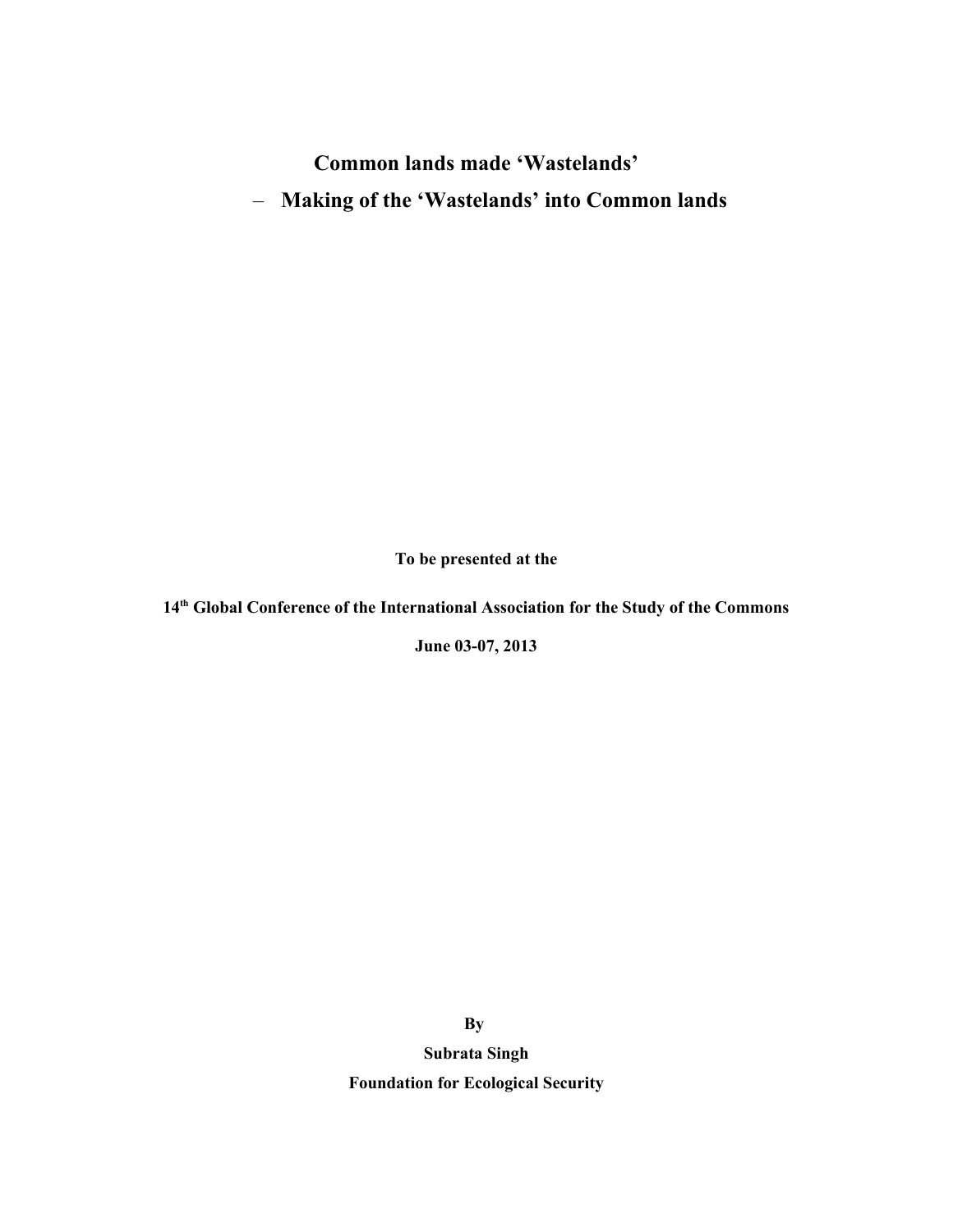# **Common lands made 'Wastelands' - Making of the 'Wastelands' into Common lands[1](#page-1-0)**

*Subrata Singh[2](#page-1-1)*

## *Abstract*

*This paper explores the evolution of the discourse on "wastelands" in India – from the colonial time to the present – and how it has shaped India's land related policies. This paper is an attempt to understand the changing rights of the communities to use the resources over the past two centuries. The concept of wastelands in India originated during the colonial period and included all lands that were not under cultivation through the process of settlement for all land held under different property regimes.* 

*While the state took all the wastelands under its purview through the principle of Eminent Domain, these lands were supposed to be managed with the principle of Public Trust Doctrine – where the State is not an absolute owner, but a trustee of all natural resources. With the competing demands over the wastelands, the discussions and discourse have emerged on the relevance of the common lands (wastelands) in ecological and economic terms and against the use of such wastelands for commercial purposes. This has further been strengthened by the enactment of the Forest Rights Act in 2006 and the recent judgments by the Supreme Court of India on the protection of the common lands. This has brought in a discourse on the Communitization of the wastelands as Commons.*

## *Key Words*

*Wastelands, forests, commons, Policy Discourse, Supreme Court Judgements, India.* 

<span id="page-1-0"></span><sup>1</sup> *The earlier version of the paper was presented at the World Bank Annual Conference on Land and Poverty April, 2012*

<span id="page-1-1"></span><sup>2</sup>  *This paper is apart of FES' work on improving the attention and working towards better governance and policies on Commons through the 'Commons Initiative'. The author works with FES and can be contacted @ [subrat@fes.org.in,](mailto:subrat@fes.org.in) [subratasingh@gmail.com.](mailto:subratasingh@yahoo.com). I thank my colleagues for their valuable comments and inputs.*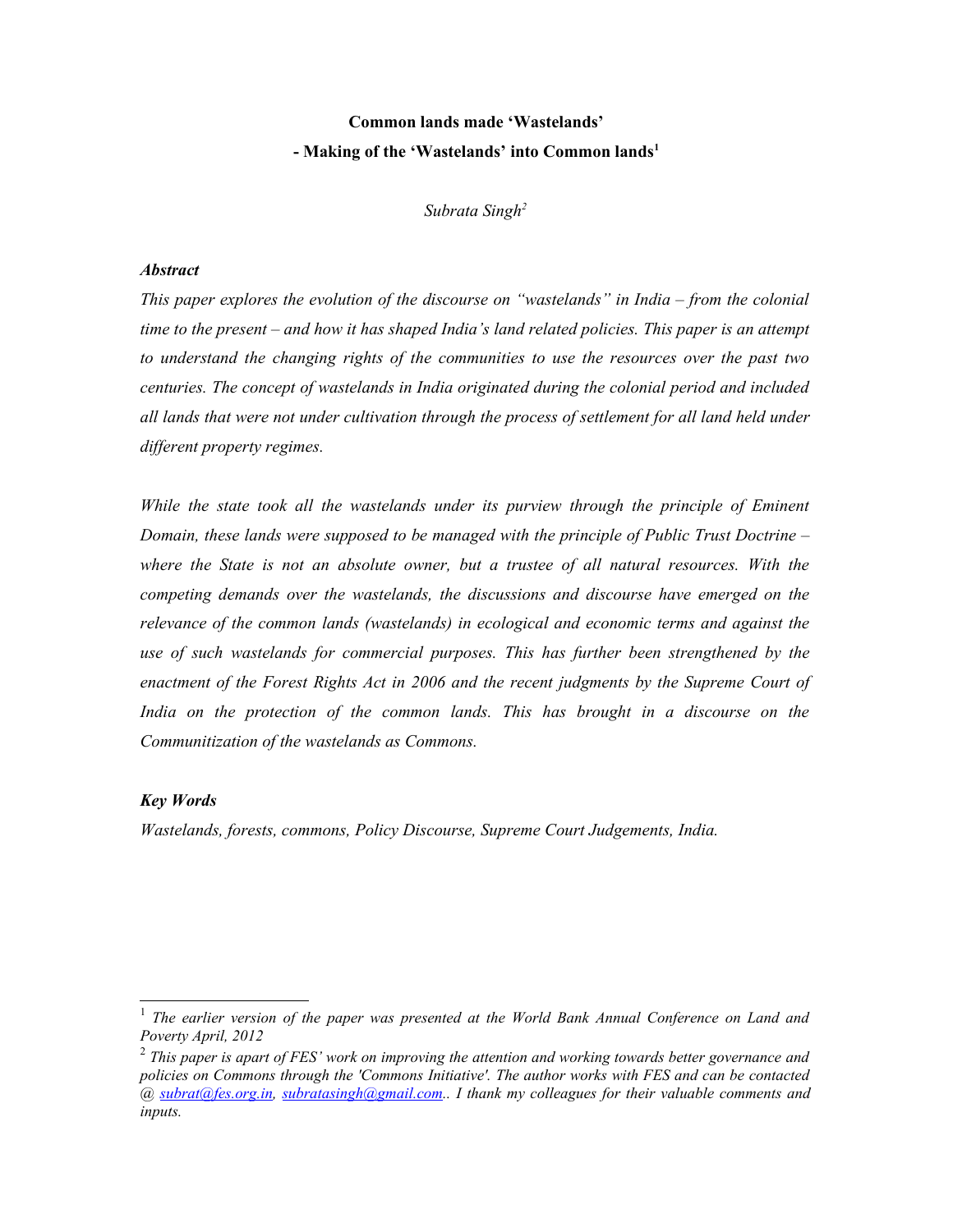*"AND WHEREAS the forest rights on ancestral lands and their habitat were not adequately recognized in the consolidation of State forests during the colonial period as well as in independent India resulting in historical injustice to the forest dwelling Scheduled Tribes and other traditional forest dwellers who are integral to the very survival and sustainability of the forest ecosystems;*

*AND WHEREAS it has become necessary to address the long standing insecurity of tenurial and access rights of forest dwelling Scheduled Tribes and other traditional forest dwellers including those who were forced to relocate their dwelling due to state development interventions."*

> *- The Scheduled Tribes And Other Traditional Forest Dwellers (Recognition Of Forest Rights) Act, 2006*

The above statement sums up the history of the struggle for the rights over forest lands by the communities across the country. While the statement relates to the forest rights, it reflects the sentiments of all the communities on the common lands that they have been dependent on for the ecological services they provide and the livelihoods that they sustain.

## **Introduction:**

On 28th January 2011, the Honourable Supreme Court of India in its judgement in connection to the hearing on the Civil Appeal No.  $1132/2011$  ( $\alpha$ SLP(C) No.  $3109/2011$ , Jagpal Singh & Ors. .. Appellant (s)-versus- State of Punjab & Ors.  $\ldots$  Respondent (s) paved the way for protection of the commons across the country when it asked the State Governments to come up with a scheme for eviction of illegal/unauthorized occupants of Gram Sabha/Gram Panchayat/ Poramboke/ Shamlat land and these must be restored to the Gram Sabha/Gram Panchayat for the common use of villagers of the village. The judgement instead of just adjudicating between the parties mentioned took it up as a systemic problem relating to the common lands across the country and asked all the Chief secretaries of the State to respond. The judgement brought the issue to the fore from the backburner and invoked the policy makers to review and take note of the issue.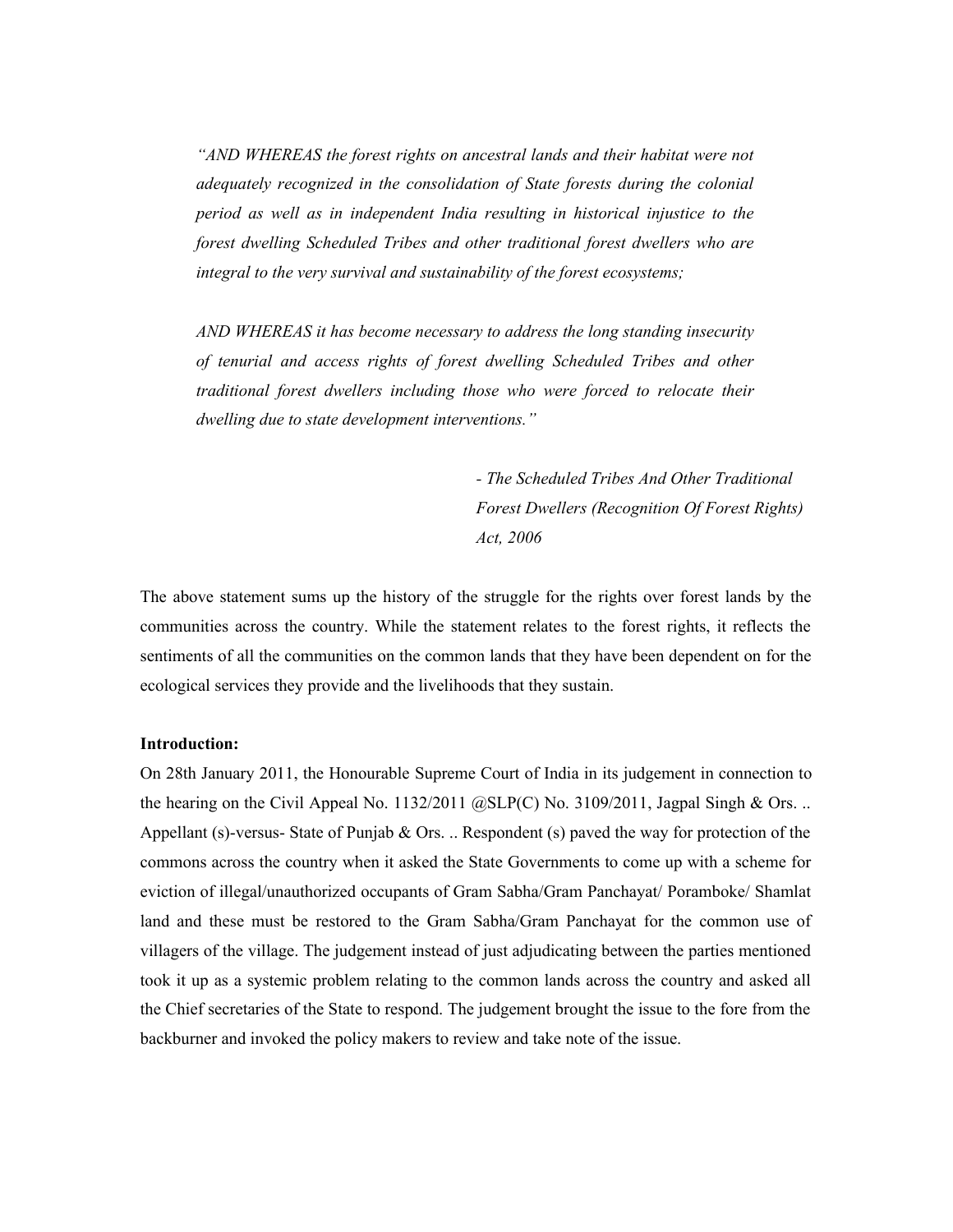The judgement would impact about 15-25% of the entire land mass of the country which is based on the definition of common lands by various studies<sup>[3](#page-3-0)</sup> majority of which include wastelands and grazing lands. The precise area of wastelands in the country has been a subject of controversy because of varying definition used be the Agriculture and Forest departments of the Government of India<sup>[4](#page-3-1)</sup> (NSSO, 1999). The wastelands (as defined in the colonial period) is of critical significance to rural livelihoods and contributes some US \$5 billion a year to the incomes of poor rural households in India, or about 12% to household income of poor rural households (Beck, 2000, 2001).

This paper is an attempt to understand from history the evolution of "wastelands" in the property rights discourse in India – from the colonial time to the present – and how it has shaped the discourse on common lands and community rights along with the evolution of India's land and forest policies. The paper explores the creation of 'wastelands' through the unfolding of the land settlement process under various tenure systems over the last two centuries and the policies that evolved around the wastelands and the corresponding rights and use systems that emerged. The history is marked by various peasant uprising during the land settlement process, which shaped the policies in different parts of the country.

The paper attempts to capture the discourse post-independence that have shaped the status and condition of the wastelands (including forests) in the country and the gradual recognition of the value of these wastelands for the communities in policy making. The recognition of community forest rights in the Scheduled Tribes And Other Traditional Forest Dwellers (Recognition Of Forest Rights) Act, 2006 has been a watershed in the struggle of communities for rights over the forests. The implementation of the Supreme Court Order of  $29<sup>th</sup>$  January 2011 is expected to push for the communitization of the wastelands for common good.

<span id="page-3-0"></span> $3$  The NSSO study estimates common property land resources to be about 15% that include the categories of land like community pasture and grazing grounds, village forests and woodlots and village sites, on which the villagers have legal usufructory rights. These also include all other lands (('Other' includes the village site, threshing floors, and other barren and wasteland) formally held by the panchayat or a community of the village. The estimates by Chopra and Gulati (2001) suggests common resources to be around 25.61% of the total geographical area of the country and includes fallows, protected forests and other forests in addition to the categories mentioned in the NSSO report.

<span id="page-3-1"></span><sup>&</sup>lt;sup>4</sup> The Ministry for Agriculture maintains that only culturable wastes and unculturable lands out of the nine-fold classification of land should be included in the category of wastelands (which emerged from land settlement during the Colonial Period), the total of which comes to 36.9 mh, the Minister for Environment & Forests estimates the area of wastelands in the country was 175 mh which is based on the ecological status of land irrespective of the land category recorded..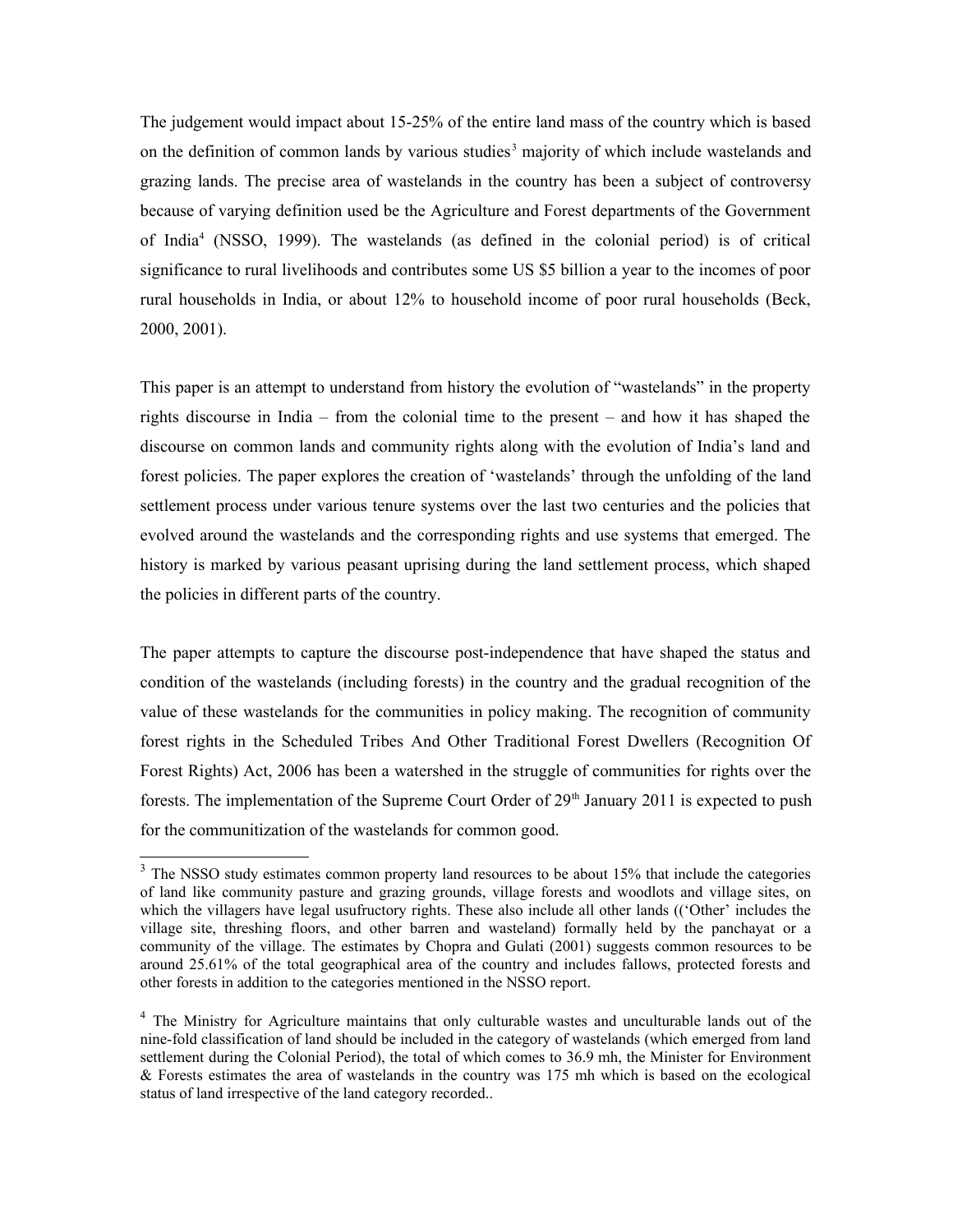## *Historical Evolution of 'Wastelands':*

Baden-Powell<sup>[5](#page-4-0)</sup> (1892) in the book 'The Land Systems of British India' describes:

'*We shall have something to say about this here- after; at present it will only be necessary to note that the British Government has everywhere conferred or recognized a private right in land, and in large areas of country' (Bengal, Oudh and the whole of Northern India for example) it has expressly declared the proprietary right of the landlords and the village owners; it is then impossible any longer to say broadly that the State takes a rent from the landholders regarded as its tenants. There are no doubt cases where Government is the immediate owner of particular lands, as it is of all waste and unoccupied land in general; but we are speaking of cultivated land in villages and estates.'* 

The State authorisation of private property rights in land resulted in the separation of public land from private land and facilitated the takeover of public land by the colonial government. Land not under cultivation, termed 'wasteland', as it did not provide revenue, was declared to belong to the State and taken over by the revenue department. Such land included lands near villages that were traditionally a common resource available to the villagers for grazing and other purposes. Such lands were also sought to be brought under revenue settlement. Title to such land was offered for consideration to local landlords and the general public through an order of the Court of Directors of the East India Company in 1856, and rules for selling 'wastelands' were published in 1864 (2008 Kannan Kasturi<sup>[6](#page-4-1)</sup>). The policy of enclosures and fences was extended to India, and large chunks of common land became the property of the Crown (2011 Nitya Ghotge)<sup>[7](#page-4-2)</sup>.

<span id="page-4-0"></span><sup>5</sup> Baden-Powell, B.H. (1892) *The Land Systems of British India, Vol I*. Clarendon Press, Oxford [Reprinted in 1974 by Oriental Publishers, Delhi].

<span id="page-4-1"></span><sup>&</sup>lt;sup>6</sup> Quoted from (Vani, 2002 Vani, M S. 'Customary Law and Modern Governance of Natural Resources in India -- Conflicts, Prospects for Accord and Strategies', in Rajendra Pradhan (ed) Legal Pluralism and Unofficial Law in Social, Economic and Political Development,Papers of the XIIIth International Congress, April 7-10, 2002, Chiang Mai, Thailand, ICNEC Kathmandu, Vol 1, pp 409-446). (2008 Kannan Kasturi)

<span id="page-4-2"></span><sup>&</sup>lt;sup>7</sup> 2011 Nitya Ghotge, How grazing lands became 'waste' lands, Agenda (Enclosure of the Commons), Infochange India

[<sup>\(</sup>http://infochangeindia.org/agenda/enclosure-of-the-commons/how-grazing-lands-became-%E2%80%98wa](http://infochangeindia.org/agenda/enclosure-of-the-commons/how-grazing-lands-became-%E2%80%98waste%E2%80%99-lands.html) [ste%E2%80%99-lands.html\)](http://infochangeindia.org/agenda/enclosure-of-the-commons/how-grazing-lands-became-%E2%80%98waste%E2%80%99-lands.html)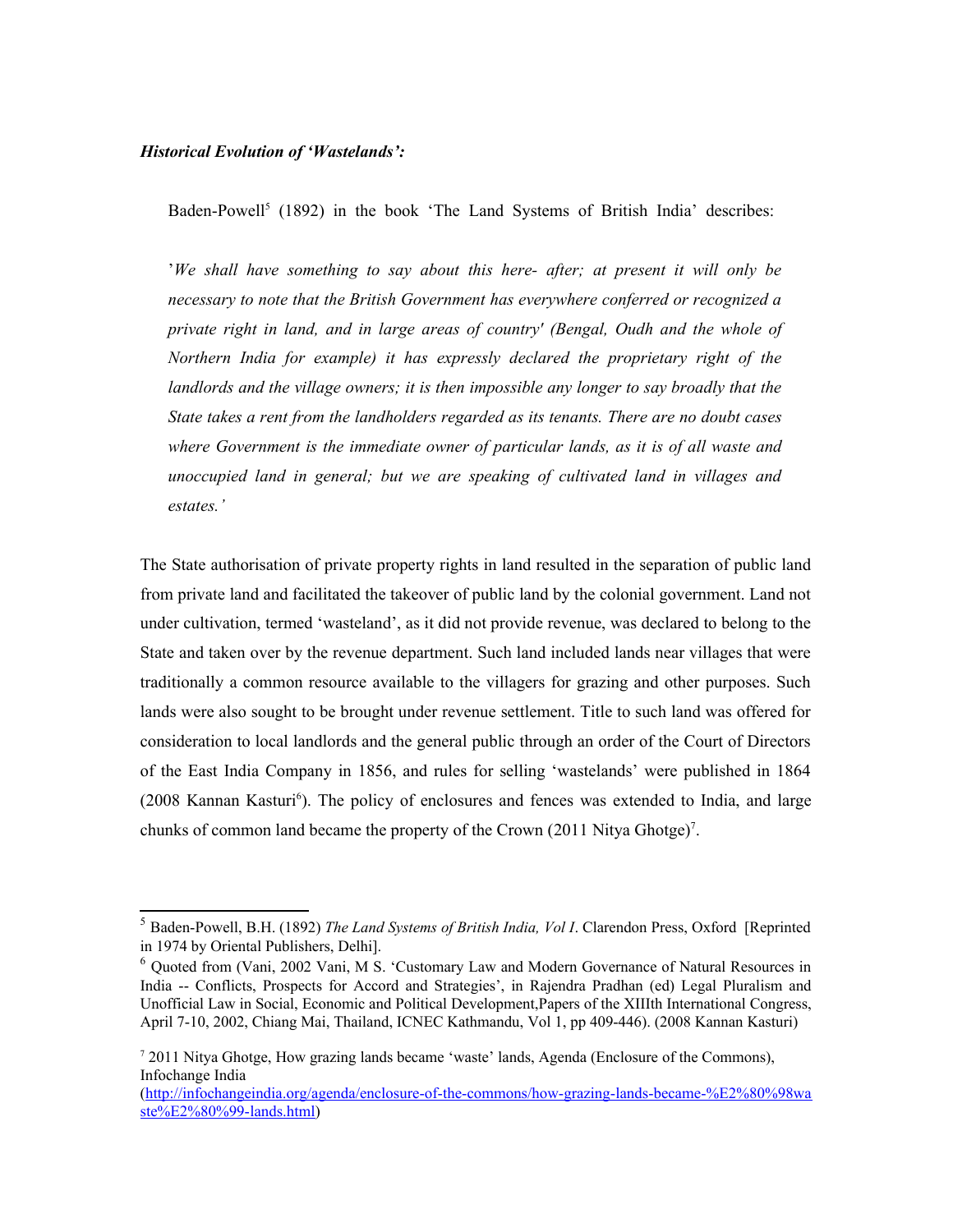Though various rules had from time to time been issued in different districts, for the disposal of Government Wastelands, the state of the country and its general development had allowed these lands to be expanded for agriculture to improve the revenue from the land. The Mughals and the British shared a preference for agricultural production systems and introduced taxes and collected revenue, staking ownership over the land and resources. Lands, which were not cultivated, were considered primitive. To be 'civilised' meant being settled, owning lands and property which were under crops. (2011 Nitya Ghotge)<sup>[8](#page-5-0)</sup>. In 1861, under the Viceroyalty of Lord Canning, the subject of government wasteland was first seriously considered and the value of State Forests to be made out of the best and most usefully situated wooded and grass lands — was not even then recognized, and the occupation of the waste by capitalists and settlers was alone discussed (Powell, 1892). The government asserted its ownership by enacting laws such as the Waste Land (Claims) Act of 1863 and the enactment of the Forest Acts of 1865 and 1878 and the establishment of Imperial Forest Department in 1864*.* The main purpose of these legislations was to assert government's control over all uncultivated lands in the country. With the realization of the value timber, the wastelands with large chunks of forests were demarcated as forest lands leading to the promulgation of the 1865 Forest Policy. The Land Acquisition Act (1894) further enabled the state to acquire the best lands for the Crown. Even today, the Act remains so powerful that it gives the state power to take land away from ordinary citizens (2011 Nitya Ghotge). By the second half of the 19th century, the British government had codified a series of laws to enable it to extract as much as it could from the acquisition, sale and transfer of lands and forests. (2008 Kannan Kasturi)

#### *Ownership of wastelands under different proprietary regimes*

David Ludden (1[9](#page-5-1)99)<sup>9</sup> in the book 'An Agrarian History of South Asia' writes

*……..The areas for which the most continuous, accessible historical record is available from medieval to modern times are those that came under direct British administration, and their institutional geography divides roughly into two groups of territories. Zamindari and malguzari regions covered the northern river basins and the valleys and plains in the central mountains. Here, agrarian regions colonialism meant landlordism*

<span id="page-5-0"></span><sup>8</sup> 2011 Nitya Ghotge, How grazing lands became 'waste' lands, Agenda (Enclosure of the Commons), Infochange India

[<sup>\(</sup>http://infochangeindia.org/agenda/enclosure-of-the-commons/how-grazing-lands-became-%E2%80%98wa](http://infochangeindia.org/agenda/enclosure-of-the-commons/how-grazing-lands-became-%E2%80%98waste%E2%80%99-lands.html) [ste%E2%80%99-lands.html\)](http://infochangeindia.org/agenda/enclosure-of-the-commons/how-grazing-lands-became-%E2%80%98waste%E2%80%99-lands.html)

<span id="page-5-1"></span><sup>9</sup> *1999:THE NEW CAMBRIDGE HISTORY OF INDIA - IV. 4, An Agrarian History of South Asia, DAVID LUDDEN, University of Pennsylvania*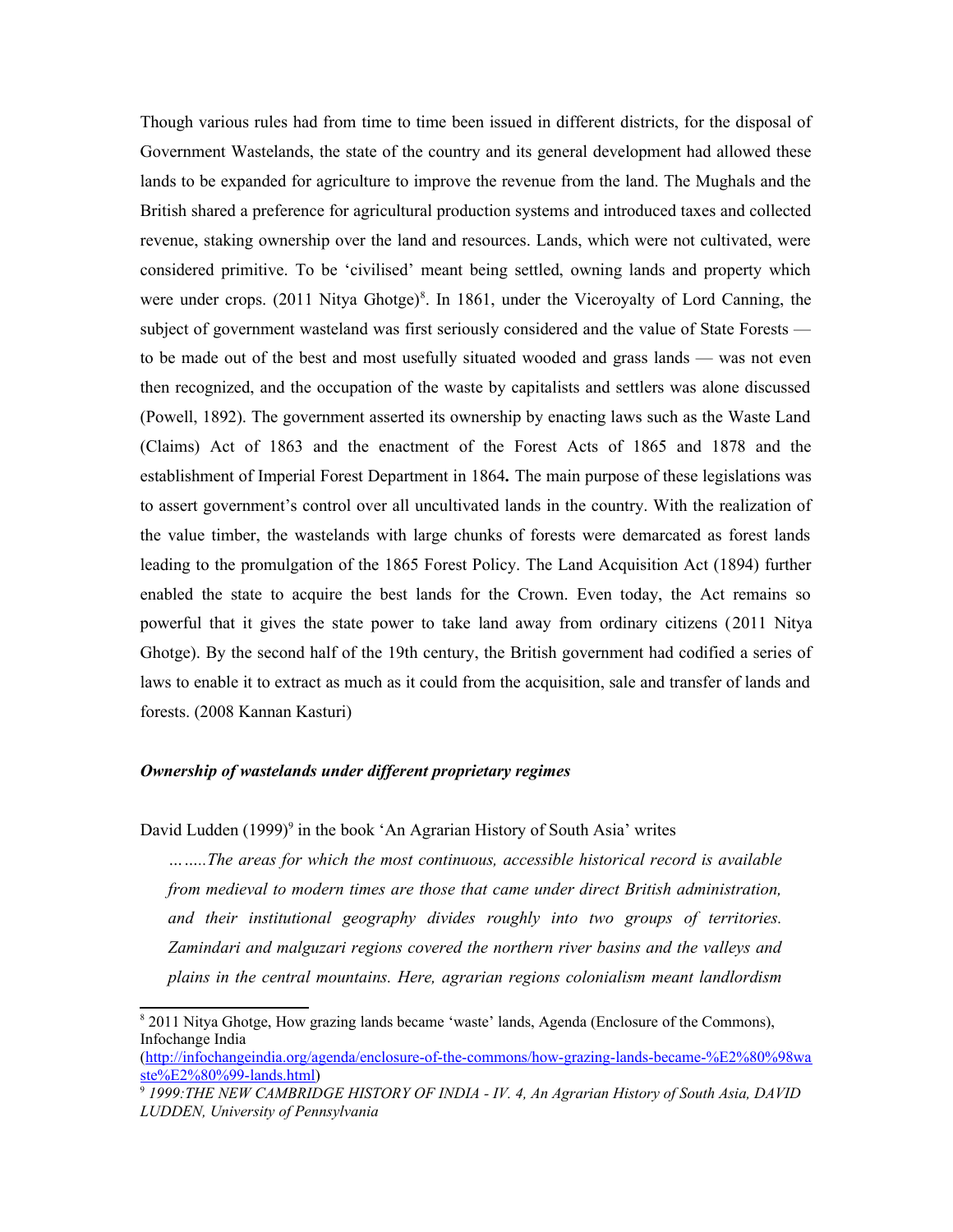*(in western Punjab, Ganga basin, Bengal, and Assam, and also in many western mountain regions, in Uttarakhand, the Indus valley, Sindh, and Bundelkhand). The expansion of cultivation and legal struggles produced various admixtures of private farmer and peasant holdings, which became ever more prominent in territories of (later) malguzari settlements in the Central Provinces (Chhattisgarh, Khandesh, and Berar). Regions of ryotwari and mahalwari (village) settlement covered the peninsula, including most of the coast and the interior (Madras and Bombay Presidencies), and also Myanmar, Ceylon, and eastern Punjab. These regions had some zamindars and Native States, but the British regime for the most part enforced individual farm property rights. Here, the land of individual owners ' ryots' was assessed individually and revenue was collected in return for a pattah that became a title to private property. In Punjab, Uttar Pradesh, and the Nagpur territories (across Chhattisgarh and much of the central mountains), the British applied a motley combination of zamindari and ryotwari modes, depending largely on local circumstances. Like all ryotwari and mahalwari revenue settlements, these were temporary; that is, the amount due to the state would vary according to periodic assessments by state officials.* 

As captured in the above paragraph, the proprietorship of wastelands in India at the time of British occupation varied in accordance with the historical and political conditions prevailing in each province. With the land under different proprietary regimes presented a complex situation of land settlement. The actual identification of wastelands and forestlands took place through the process of "settlement", a term applied to the method of assessing the land revenue demand. Extensive land survey and settlement operations were carried out throughout the country to streamline the land revenue collection system. These operations resulted in creation of detailed village records and often demarcation of cultivated lands and wastelands/forestlands on maps. (2011, Saigal). Various proprietary regimes that existed across the country at the point of time were the Zamindari System, Jagirdari system, Mahalwari system and Ryotwari systems.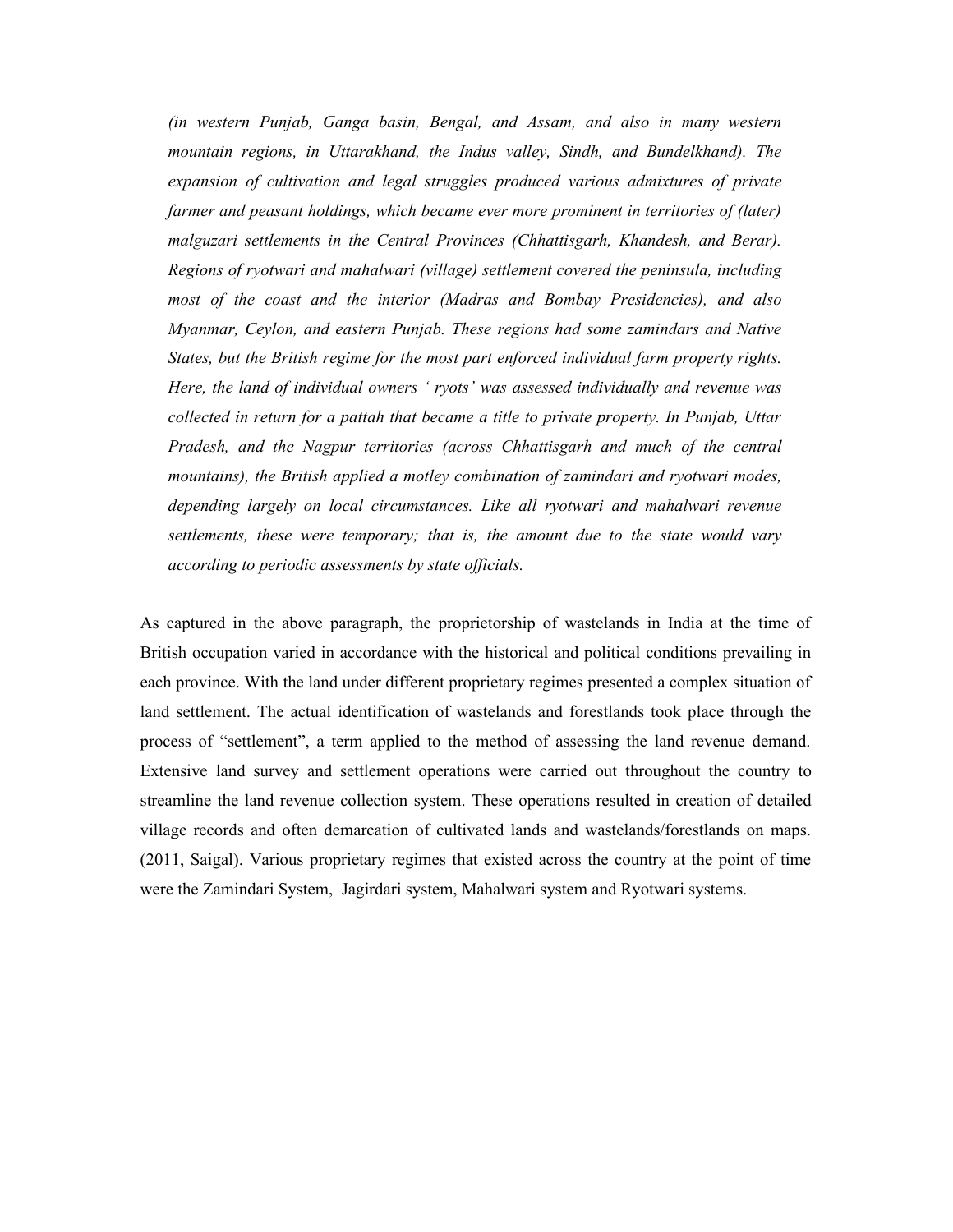## *Zamindari System*

A Zamindar was an aristocrat, typically hereditary, who held enormous tracts of land and held control over his peasants, from whom the zamindars reserved the right to collect tax. Often zamindars were Indian princes who lost their sovereignty due to British Rule. They were considered to be equivalent to lords in some cases they were also seen as independent, sovereign Princes. During the Mughal Empire, zamindars belonged to the nobility and formed the ruling class. The practice took structural footholds prior to the Mughal Era but was solidified by the indirect system of taxation in the Mughal Empire and British Raj.

## *Jagirdari system*

A Jagir was a type of feudal land grant bestowed by a monarch to a Sardar (Minister) in recognition of his loyal service to the Crown. The recipient of the *Jagir* (termed a Jagirdar) was the de facto ruler of the territory and was able to earn income from taxes. This feudal system of land ownership is referred to as the *Jagirdar* system. It was first established in the 13th century by the Sultans of Delhi, was later adopted by the Maratha Empire in the early 17th century, and continued under the British East India Company.

# *Ryotwari System*

The *Ryotwari* system, instituted in some parts of British India, was one of the two main systems used to collect revenues from the cultivators of agricultural land. These revenues included undifferentiated land taxes and rents, collected simultaneously. Where the land revenue was imposed directly on the ryots -- the individual cultivators who actually worked the land—the system of assessment was known as *Ryotwari*. Under the *Ryotwari* System every registered holder of land is recognised as its proprietor, and pays direct to Government. The *Ryot* under this system is virtually a Proprietor on a simple and perfect title, and has all the benefits of a perpetual lease. (John Stuart Mill 1857)

## *Mahalwari system*

In 1833, Lord William Bentinck implemented a new system called the "Mahalwari" or village system under which landlords as well as ryots entered into a contract with the Government. This system was similar to that of the "Village Settlement" where the land was handed over directly to the ryots who paid their rent directly to the government. Under this system the unit for revenue settlement was the village. The village lands belonged jointly to the village community. The body of village community is jointly responsible for the payment of land revenue, though individual responsibility was always there. If any community member abandons his land, it is taken over by the village community as a whole. The village community is the owner of village common land area, including the forestland, pastures etc.

The above four systems can be classified into two broad systems based on the understanding on their part about village proprietorship in India with little variations – Zamindari (including the Jagirdari system) and Ryotwari (including Mahalwari system). The estates in eastern and northern India were generally settled as part of the Zamindari system and the western and Southern India as part of the Ryotwari System.

In Zamindari areas, the local Zamindar continued to be the owner of both cultivated and uncultivated lands, as he was before the arrival of the British. Under such a system, one family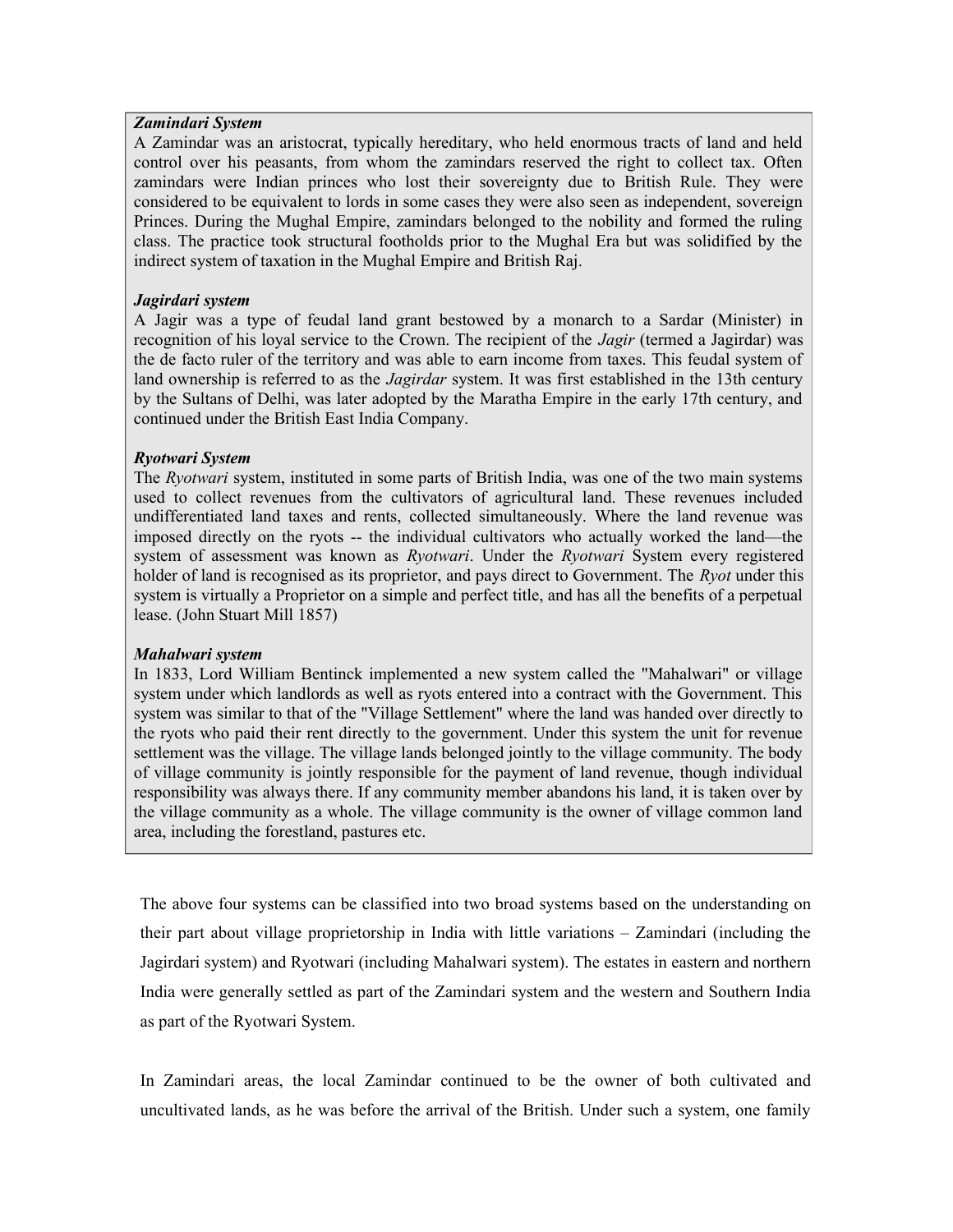claimed to be owner or Zamindar (landlord) of the entire area, both cultivated and uncultivated. The uncultivated portion of the village was the common property of this proprietary body. It would locate tenants to cultivate its land, and tenants of longer standing could graze their cattle on the shamlat of the landlord, as long as they did not cultivate it. (1892, Baden Powell, 19…. NC Saxena). In the states of the north like U.P. and Bengal uncultivated lands were included in the estates owned by the zamindars, and were not retained by the Government. The revenue of the entire estate was fixed irrespective of the area under cultivation, but the zamindar could charge rent from the cultivator only on the basis of actual cultivated area. There was, thus, an incentive to both, landlord and the cultivator, to extend actual area under cultivation. (N.C.Saxena). Each of these zones contained wide variations in the pattern of village settlements at the time of British entry, hence they responded in a variety of ways to the same external stimuli. (1990, Minoti Kaul-Chakravorty).

Some of the variations as recorded by Baden Powell (1892) are

*In Bengal, the estates were settled without any survey; most of them included — and were freely allowed to include as their own — as much of the waste (often forest land) as naturally adjoined the estate. It was always contemplated, that, as the Land Revenue was fixed in the lump for the whole estate, the extension of cultivation into the parts at present waste should be wholly for the benefit of the estate, making the Revenue burden lighter and lighter as more and more success in this direction was attained.* 

*… in 1828 Regulation III asserted the right of Government (which had always existed in theory), and then various efforts were made to separate the waste tracts and deal with them. This especially affected districts like Chittagong and others in Eastern Bengal (now in the Assam Province), but also the vast tract of forest land towards the mouths and delta of the Hughli and other rivers, known as the 'Sundarban.' There were also great tracts of waste in the districts of Jalpaiguri and Darjiling ; and some forest land in the Chutiya Nagpur districts and in Orissa. These lands were henceforward taken in hand, and afterwards leased to cultivators, or made into public forests, as I shall presently explain.* 

*In the North-West Provinces and Oudh. — In the North-West Provinces, in the ordinary districts, the whole of the waste was divided up and given over to the village-estates to*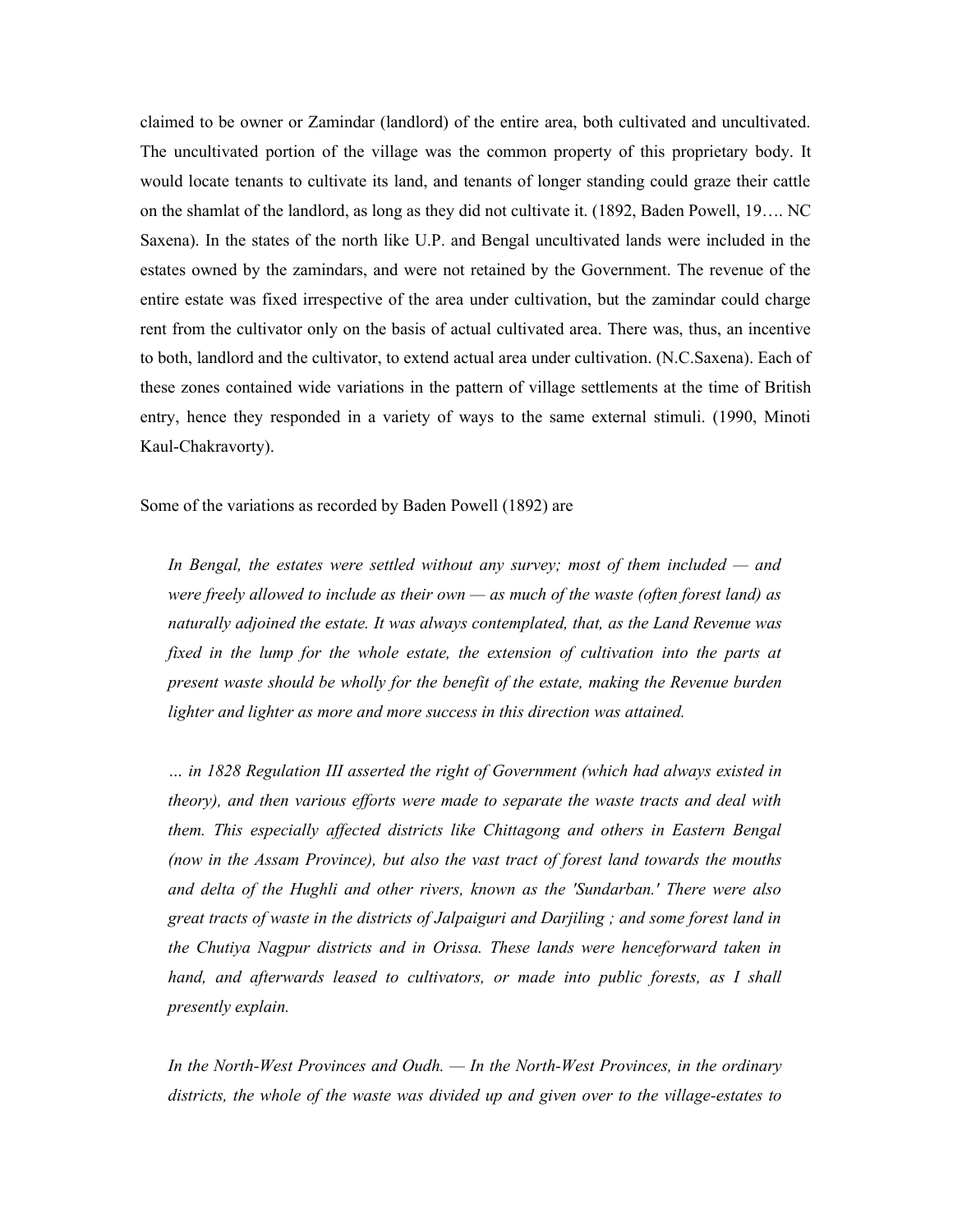*which it was adjacent; this is true of all the populous Ganges plain districts. But where there were large tracts of jungle land, in the hill districts, and in Dehra Dun, Jhansi, Mirzapur, etc., these tracts remained as Government waste. In Oudh very much the same procedure was followed; only the excess wastelands (exceeding 500 acres in any one plot) were reserved to Government and have since become State forests.*

*In the Central Provinces and the Panjab, the waste area between the cultivated villages was much too large to be entirely given over. A rule was adopted in both, that a certain area of waste (usually about 200 per cent, on the cultivated area) should be included as village property, the surplus being marked off as Government land.* 

*In the Panjab, the areas so cut off became the 'rakh' or 'Fuel reserves' so called because they mostly contain a peculiar stunted growth of wood admirably adapted for fuel. These lands are partly kept as forest and grazing lands, partly for the extension of cultivation.* 

*In the Central Provinces, the area so left was enormous: it was declared originally as 'Government forest' under the Forest Act of 1865; but the arrangements were not always well carried out, and of late it has been found desirable to give up some of the area to cultivation, or for village purposes generally.*

In Ryotwari states as sovereignty passed from the local kings to the British, uncultivated lands became government property all uncultivated land, except that allowed for use to the village for grazing land, remained government property. Cultivated land in the villages in Western and Southern India was settled with individual farmers, while the kings claimed only uncultivated areas (Ribbentrop 1900: 86-122). The kings appointed a local village headman, who was in charge of the uncultivated land of the village. Anyone wanting to extend cultivation could apply to the headman, and obtain land without difficulty. (1892, Baden Powell, 19…. NC Saxena, Minoti Kaul-Chakravorty)

According to Baden Powell (1892) -

*Wasteland in the Raiyatwari Provinces — In the Raiyatwari countries (Madras, Bombay, &c.) the Settlement system does not deal with ' estates,' and there is therefore*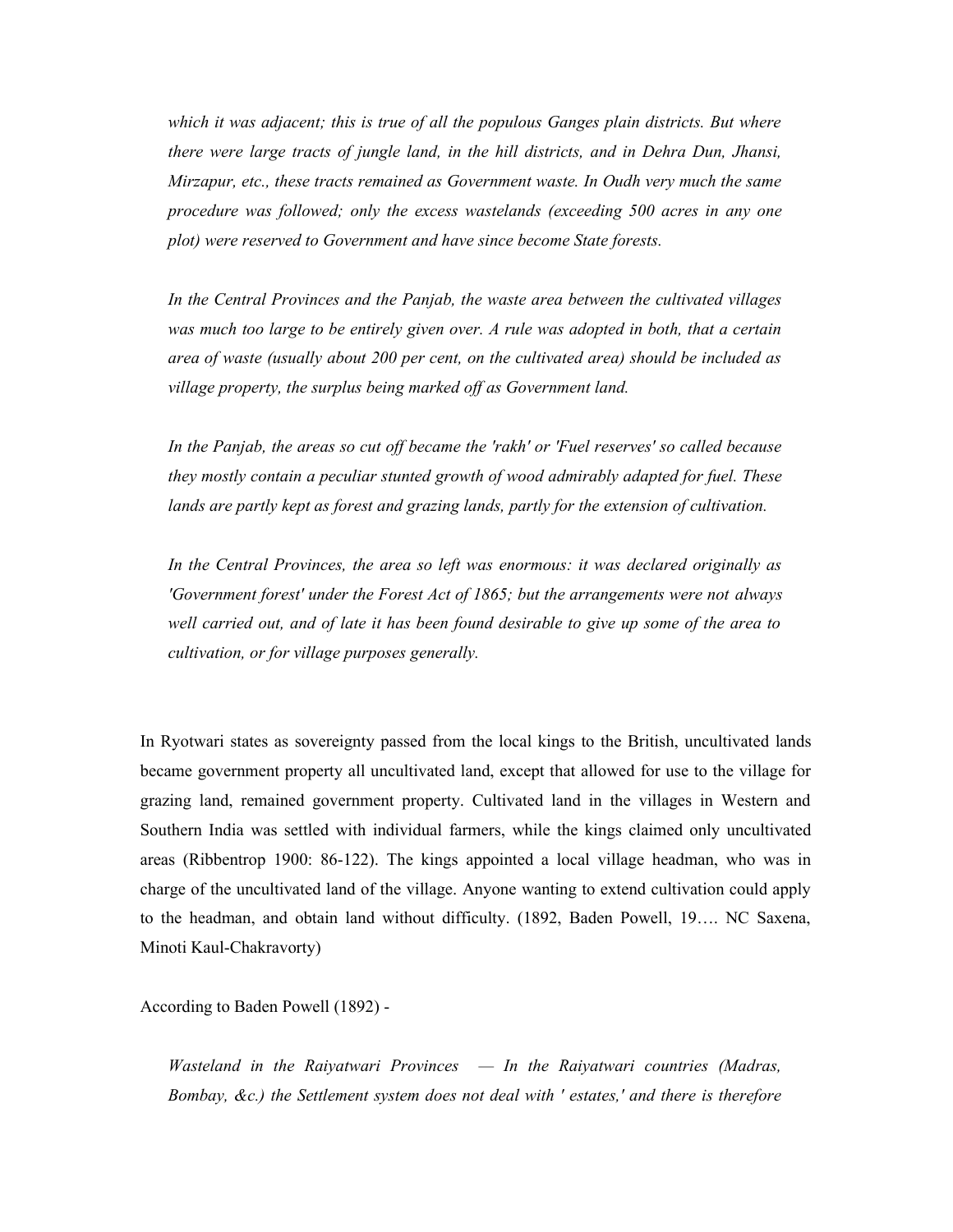*no question of allowing surplus waste to provide for expansion or for lightening the Revenue burden. Each field or holding is separately assessed on its own merits. Consequently all the waste land (except that allowed for use to the village for grazing ground, &c.) remains Government property and is made into 'survey numbers' and assessed (lightly) according to its class; any one therefore who wants one of these plots has only to make application at a certain time to the local Revenue Officer, and agree to pay the assessment: in this way the expansion of villages and family holdings is amply provided for.* 

*This remark applies to the villages in the plains: but in parts of Bombay, in Coorg, and on the West Coast, there are local forms of landholding, and local methods of cultivation, which always involve a certain patch of wood and grass-bearing land being attached to each cultivated land holding: in such cases, a certain 'waste' area is allowed to form part of the holding, and cannot be used for public forest or other State purposes. The waste is how- ever in this case held on definite conditions; it cannot be permanently cultivated or separately alienated.*

#### *Recording of Rights over common lands*

It is believed that prior to colonisation by the British, the common property resources under the control of villagers were greater. In pre-British India, a very large part of the country's natural resources was freely available to the rural population. They were largely under the control of local communities. With the extension of state control over these resources and the resultant decay of community management systems, CPRs available to villagers declined substantially over the years (1999, NSSO; 2011, Ghotge).

*The 1886 Anderson settlement report established the rights of villagers to the forest in Law. As opposed to other areas in India, it has been suggested that village rights in the Kulu district may have been generously defined. As noted by ODA (1994) "Contrary to indications from other areas in India the process of settlement of rights in Kulu and Mandi did not result in the termination of local people's rights, but rather their acceptance and formalisation." The forest settlement officer, Anderson, revealed a concern for village rights in his writing of the settlement report. He notes early in the settlement report that forest rights are important to the livelihoods of villagers: "The people are dependent on these rights for their very existence, and the extinction of the*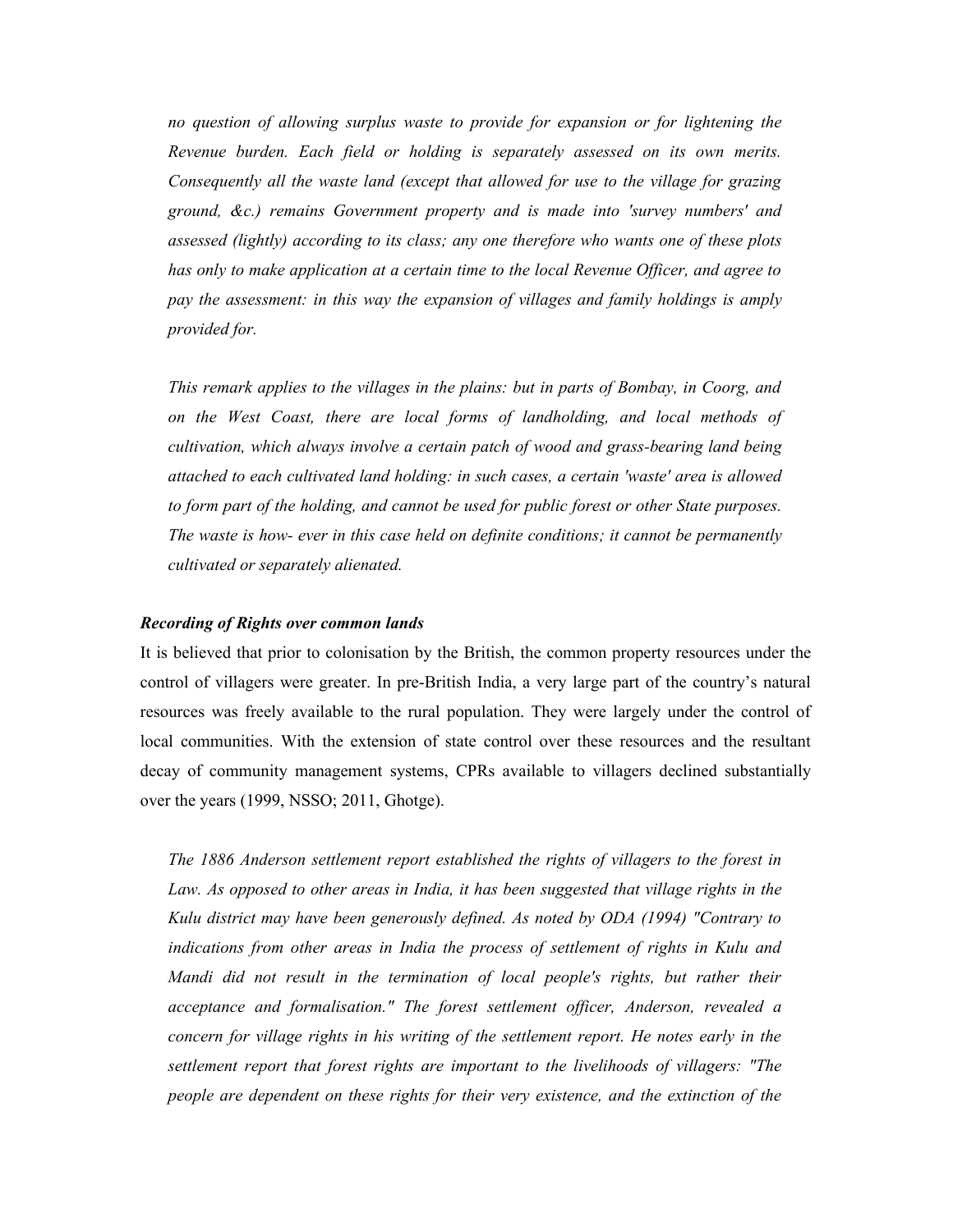*rights would be the most unjustifiable expropriation." (Anderson 1886:7) Furthermore, he expressed the view that rights previously recognized during the revenue settlement should not be abridged, "these rights were recorded at the Revenue Settlement and that settlement was accepted on the distinct understanding that the rights were to be respected." (Anderson 1886:3).(Kaul-Chakroborty 1990)*

Dietrich Brandis, the first Inspector General of Forests envisioned that such forest would provide numerous items gratis to the villagers: firewood for domestic consumption, and sale by poor head loaders; wood for agricultural implements, cart construction, and repair; wood, bamboo, and grass for green manure; and pasture fodder, excluding those blocks closed under the recommended rotational system. Brandis proposed creating village forest in at least 52 of the 83 talukas of Mysore. (Guha, 1995 as in G.Raju 1999). These discussions led to the section 28 on 'village forests' in Indian Forest Act. The rights over commons have been an issue during the settlement process and there have been a series of peasant uprising in different parts of the country. Van Panchayats in Uttaranchal were born out of conflicts and compromises that followed the settlements and reservations of forests in the hills at turn of the last century. The first government approved Van Panchayat was thus formed in 1921.

In response to the repeated agrarian uprisings that occurred in Jharkhand throughout the 19th century, a series of legislations was enacted, culminating in the Chhotanagpur Tenancy Act (CNTA) of 1908 – still the major land tenure act in force in the region. The CNTA provided not only for the creation and maintenance of land records, it also created a special tenure category of "Mundari khuntkattidars and restricted the transfer of tribal land to non-tribals. Most significantly, the CNTA provides for the recording of various customary community rights in land and other resources ('jungle or wasteland'), such as the right to take produce and to graze cattle, as well as the right to reclaim "wastes". (Carol Upadhyay, 2005)

Rules for village nistar and grazing rights were framed in the Holkar State (presently Indore) at the Settlement of 1908, when it was laid down, "Every cultivator in any village shall have the right of pasturing his cattle in the State village waste and of cutting thorns for the protection of his field or house without any permission". Further, "any cultivator wishing to take away from the State village waste grass or firewood or babul thorns or any tree not being a reserved species of tree, or a fruit tree or any produce or material which is not reserved by the Durbar, may do so with the permission of the village Panchayat ……... ". This position continued until the Indore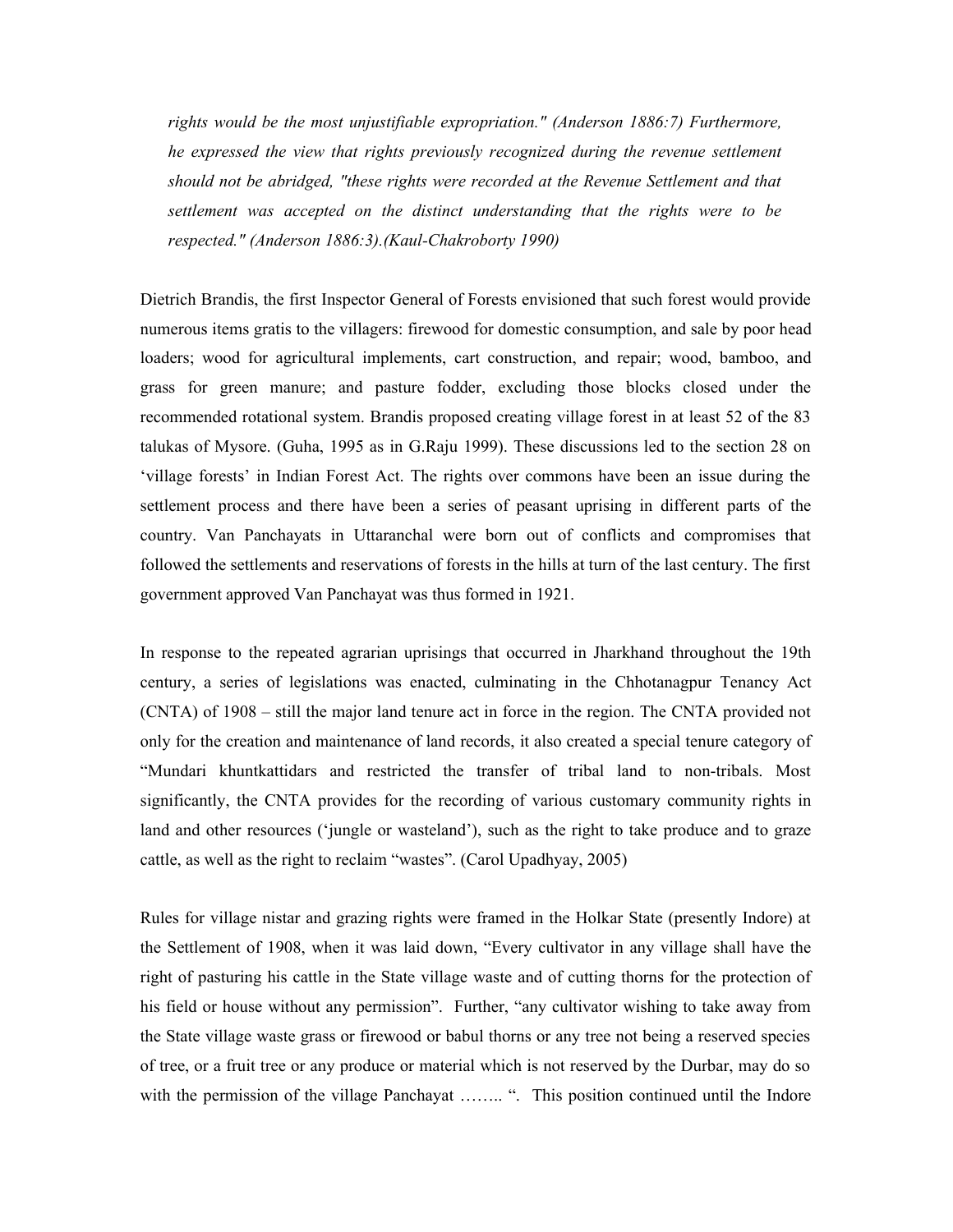Land Revenue and Tenancy act of 1931 was brought into force. This Act also laid down the rights of the cultivators in regard to grazing and nistar in the village waste and to trees in their holdings. A tenant was given the right, free of charge, to graze his agricultural cattle in the waste land of his village and to collect from such waste land, grass, dry wood, thorns and leaves for his agricultural or domestic purposes.

In 1936, when Orissa became a separate province, many or parts of the Estates/States then under the Governments of Madras and Central Provinces respectively were also transferred to this province while many / part of the Estates / States remained separated from it on the basis of linguistic and other factors. In this new province, there were virtually two divisions, viz; British Orissa and Princely Orissa<sup>[10](#page-12-0)</sup> (corresponding respectively to British India and Princely India). Because of the Prajamandal Movement in 1930s-40s related to tenure reforms and rights over forests, most of the princely states enacted forest acts that provided for village forests and rights over timber and other forest produce.

In Punjab, these rights and liabilities were recorded in two documents called the Wajib-ul-arz and the Riwaj-i-am and they became the basis of the system of customary law initiated by the Colonial judiciary and administration. In Rajasthan, they were recorded in a document called the *Dastur Ghanwai.* The Chota Nagpur Tenancy Act CNTA provided not only for the creation and maintenance of land records in the form of Village Note, Khatian-I (private lands) and Khatian-II (for common lands) for recording of various customary community rights in land and other resources ('jungle or wasteland'), such as the right to take produce and to graze cattle, as well as the right to reclaim "wastes". The Revenue policy recognized communal management of resources by the village proprietary body but it also recorded the user rights of the tenants and the service groups, therefore the proprietary bodies increasingly found themselves restricted by the conditions which they had accepted in the first settlements of the village.

## **Post-Independence Changes in Land Revenue Laws and status of wastelands**

<span id="page-12-0"></span><sup>&</sup>lt;sup>10</sup> Princely Orissa was constituted by the following 26 feudatory States: Athgarh, Athmallik, Bamra, Baramba, Boud, Bonai, Daspalla, Dhenkanal, Gangpur, Hindol, Kalahandi, Keonjhar, Kharsuan, Khandapara, Mayurbhanj, Narsinghpur, Nayagarh, Nilgiri, Pal-Lahra, Patna, Rairakhol, Ranpur, Saraikela, Sonepur, Talcher and Tigiria. On the other hand, the Estates remained in the British Orissa since they did not have a sovereign status like the States though they did have certain independent administration. (2000, Bikash Rath Aspects Of Garjat Forestry, Vasundhara In Collaboration With Centre For International Forestry Research(CIFOR) Bogor

[http://www.vasundharaorissa.org/Research%20Reports/Aspects%20of%20Garjat%20Forestry.pdf\)](http://www.vasundharaorissa.org/Research%20Reports/Aspects%20of%20Garjat%20Forestry.pdf)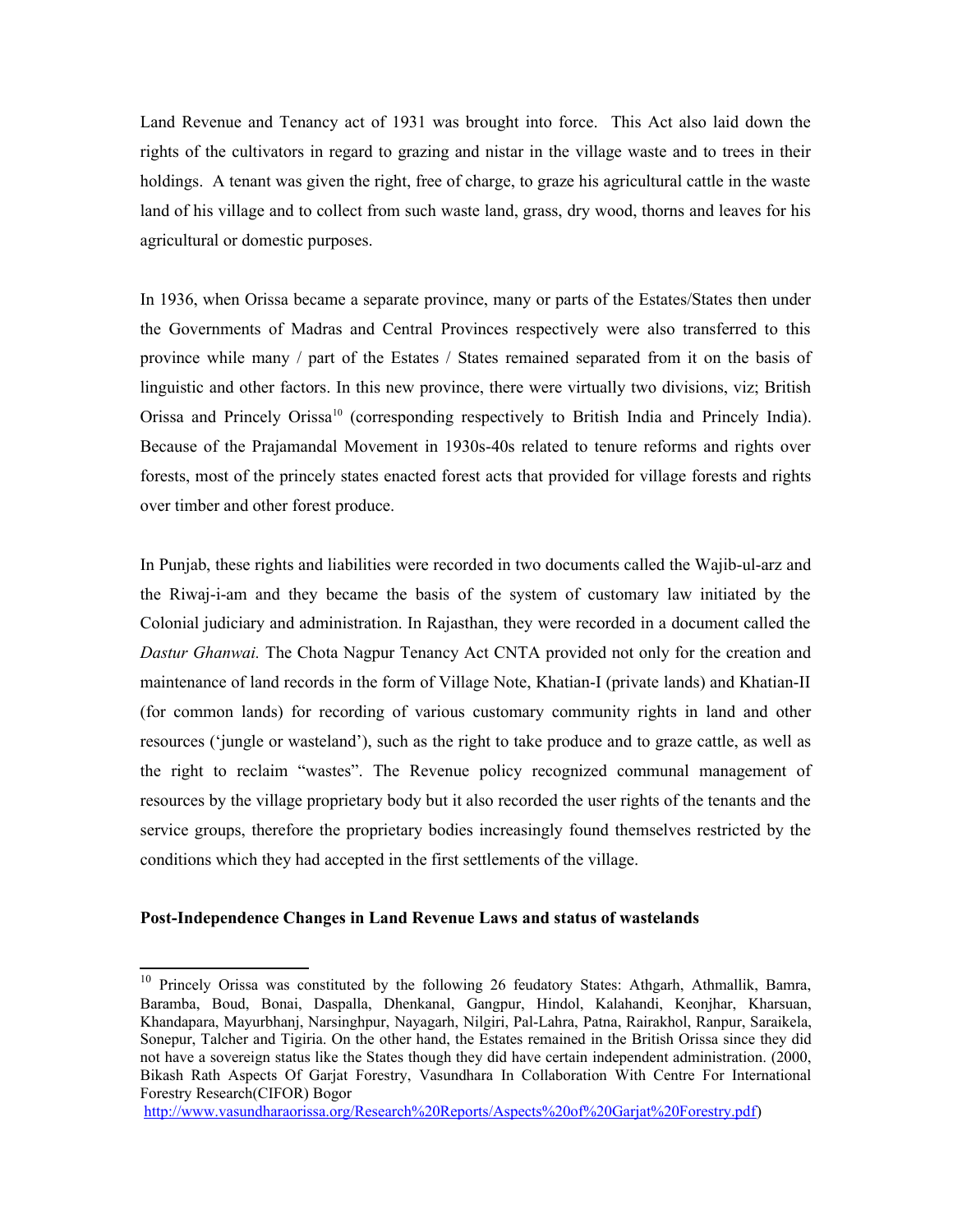In most states the *Zamindari* system was abolished soon after independence with the 1st amendment to the constitution of India, which amended the right to property. This allowed the states to make their own "*Zamindari* Abolition Acts". In the north, after the abolition of the Zamindari, all uncultivated lands became vested in the state. Where there were large tracts of forests, these were handed over to the Forest Department, and the rest was vested in the village panchayats, which are under the overall supervision of the Revenue Department. (Saxena \_\_\_). In the south, under the *Ryotwari* system, often they had no control as these lands were the property of the Revenue Department, and the uncultivated lands are still considered to be government property, known as C&D lands in Maharashtra and Karnataka, or poromboke in Tamil Nadu. In most States, all the lands not under cultivation either by the intermediary or by the tenant, i.e. all waste lands and all forests, were acquired by the State as a result of intermediary abolition (Planning Commission, 1966.)

The post-independence discourse on the common lands needs to be looked at in terms of the way the discourse on forests and wastelands has emerged in the past sixty years almost independently of each other.

## *Discourse on Forestlands (1947-1980)*

*According to J.W. Nicholson (1926) "forest requires protection from men, as it is a common failing in human nature that whenever any product is found in abundance its use is abused without thought for the future. Left to themselves, the villagers take no care of their forest." Chapter-II The need for a Forest Department in the book "The forests within Bihar and Orissa"* 

Unfortunately, after Independence India continued with the 1927 Forest Act without much change in words and spirit. "Control" over forests and natural resources continued to be with the Government. Forests, as in the past, continued to be been managed by the Forest Department with the objectives of revenue maximization; the department was mandated to focus on production function of forests. In the process, they overlooked the dependence of local communities on forest and the role of forests as provider of benefits and services to the vast majority of rural population. After the Zamindari System was abolished, the forests and revenue wastelands were also brought under the government control.Acts" that the state governments promulgated, the Nistar rights provided to the communities were slowly withdrawn, alienating the people further.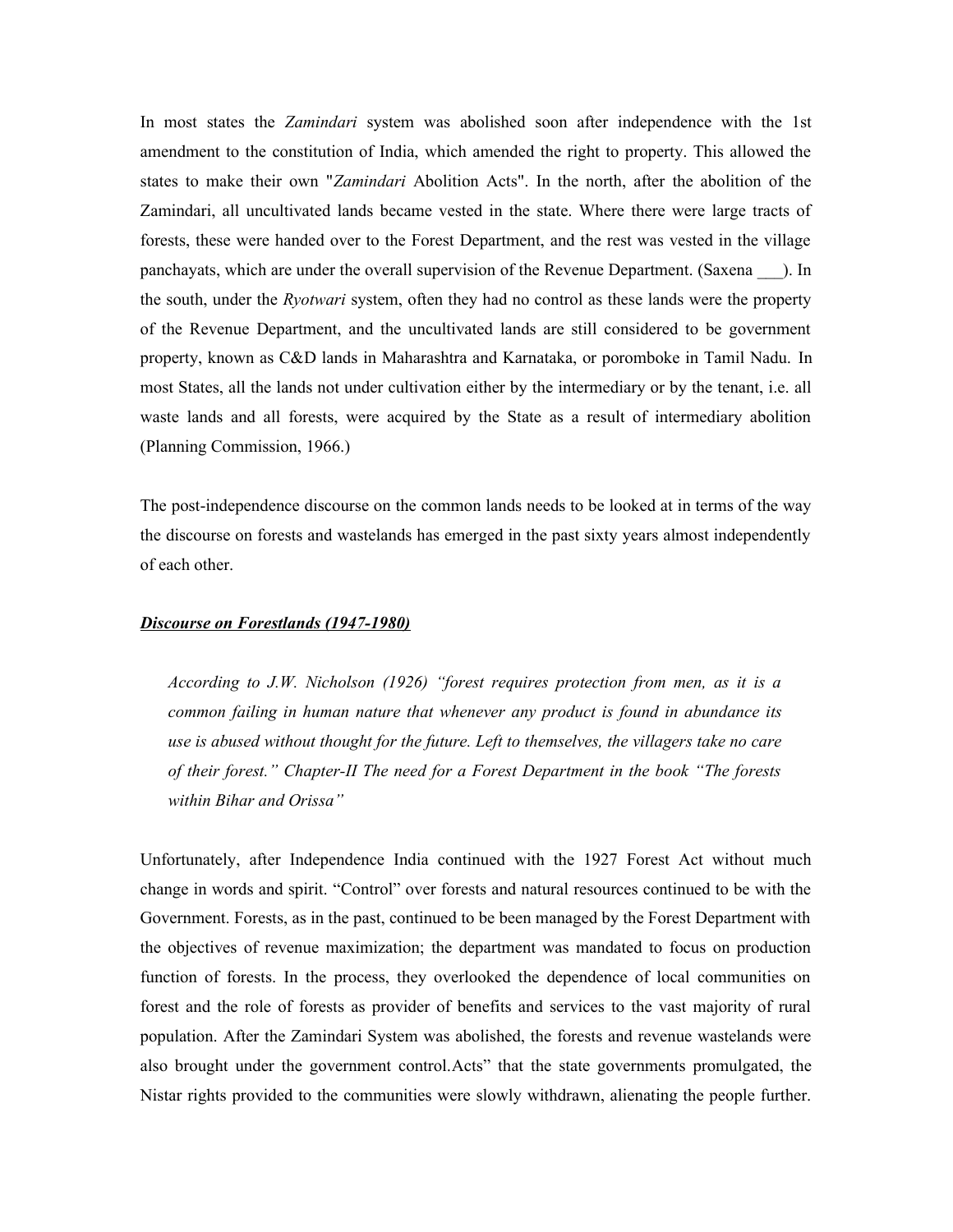(Singh 2003). According to the Review by the Land Reforms Implementation Committee of the National Development Council, Government of India (1966), as a result of the abolition of intermediaries, considerable areas have come into possession of the State including about 70.4 lakh acres of private forests. This was largely with the interpretation of 'Eminent Domain' which is understood as the power that the State may exercise over all land within its territory and take away lands for public purpose, the purpose in this case being land reforms and increasing the land area under cultivation.

*'….within a short while after the promulgation of the Constitution, the Supreme Court was charged with judging the constitutionality of certain laws, which were intended to abolish the feudal zamindari (landowning) system. The power of eminent domain was under the scrutiny of the court, even as that power faced severe contest from the zamindars (landowners). In explicating the power, the court held that eminent domain was 'the power of the sovereign to take property for public use without the owner's consent. The meaning of the power in its irreducible terms is: (a) power to take, (b) without the owner's consent, and (c) for the public use.' (Usha Ramanathan, 2009).*

The endorsement of the eminent domain power of the State in the early constitutional years of independent India was assisted by the jurisprudence that had developed around the colonial Land Acquisition Act of 1894. The power to take, and the unqualified nature of 'public use', has made dispossession and mass displacement possible, and is fast becoming a power which is acquiring illegitimacy, especially among the displaced. The displaced were the sufferers, as the wastelands (commons) they used were never compensated, thereby leading to increased distress for the poor.

The commercial extraction of forests resulted in degradation of rich forest lands. The people realizing the fact that their livelihoods are at stake, opposed the destruction of the forests and the displacement of their forest based livelihoods. In some places the communities even initiated the protection of the forest lands adjoining their villages. The Chipko Movement being one of the most referred cases, however there have been many such confrontations between the Forest Department and the communities. There have been constant conflicts between the forest department and the communities dependent on the forests mainly of two types, one being right to access to the local communities primarily for providing fuel wood, small timber, constructions materials for housing, wood for agricultural implements etc and secondly for the protection of ecological functions the forests support like as source for recharging local streams; checking soil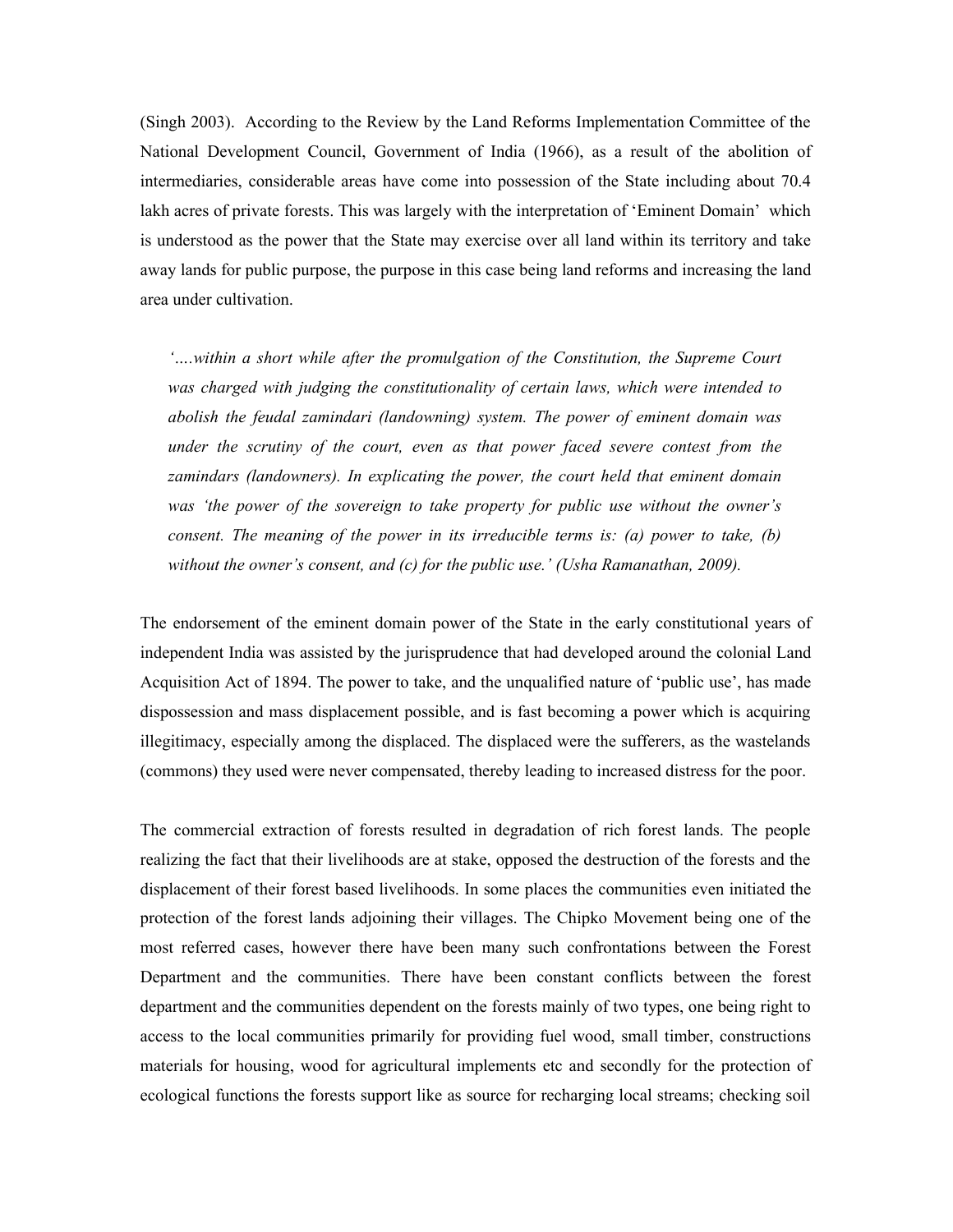erosion and for increasing soil futility for fields at foothills of forests; a provider of ecological benefits.

The 1970's and 1980s saw a period of development reforms like the discourse on conservation – forests being brought into the concurrent list, enactment of the Wildlife Act 1972, notification of sanctuaries for conservation of the valuable biodiversity and the enactment of the Forest Conservation Act (1980). This accentuated the conflicts between the communities and forest department as the communities were rehabilitated from the core regions to protect the habitats from destruction.

## *Discourse on Wastelands (1947-1980)*

After independence, increase of agricultural production was accorded the highest priority in planning for the first four-five Five Year Plans. A committee was set up in 1948 to standardize land use classes in the country. The committee suggested a nine-fold classification<sup>[11](#page-15-0)</sup> superseding existing five-fold classification and included new categories such as 'Culturable Wasteland'  $^{12}$  $^{12}$  $^{12}$  – a category which can be made available for agriculture in future. Another committee was subsequently set up to identify suitable wastelands in blocks of 100 hectares or more. The committee conducted a survey in 12 states and identified around 640,000 hectares of wastelands suitable for cultivation (GoI 1976b). Further surveys were subsequently carried out to locate wastelands in blocks ranging from 5 to 100 hectares as well and around 2.3 million hectares of such wastelands were identified (GoI 1976b).

A significant proportion of wastelands (surveyed as well as un-surveyed) were distributed to farmers for agriculture. The figures compiled by the Ministry of Rural Development (MoRD)

<span id="page-15-0"></span><sup>&</sup>lt;sup>11</sup> To remove the non-comparability  $\&$  to break up the broad categories into smaller constituents for better comprehension, the Technical Committee on Co-ordination of Agricultural Statistics, set up in 1948 by the Ministry of Food & Agriculture, recommended a nine-fold land-use classification replacing the old five-fold classification, & also recommended standard concepts & definitions for all the states to follow. The nine categories are 1. Forests 2. Land put to non-agricultural uses 3. Barren & unculturable land 4. Permanent pastures  $\&$  other grazing lands 5. Miscellaneous tree [crops](http://www.krishiworld.com/html/comm_crops1.html)  $\&$  groves, not included in the net area sown. 6. Culturable waste 7. Fallow land, other than current fallows 8. current fallows 9. Net area sown. *(The five-fold classification included 1. Forests 2. Area not available for cultivation 3. Other cultivated land, excluding current fallows 3. Barren & unculturable land 4. Fallow lands 5. Net area sown)*

<span id="page-15-1"></span><sup>&</sup>lt;sup>12</sup> Culturable Wasteland: This includes lands available for cultivation, whether not taken up for cultivation or taken up for cultivation once but not cultivated during the current year and the last five years or more in succession for one reason or other. Such lands may be either fallow or covered with shrubs and jungles, which are not put to any use. They may be assessed or unassessed and may lie in isolated blocks or within cultivated holdings. Land once cultivated but not cultivated for five years in succession should also be included in this category at the end of the five years. [\(http://mospi.nic.in/nscr/ax0405.htm\)](http://mospi.nic.in/nscr/ax0405.htm)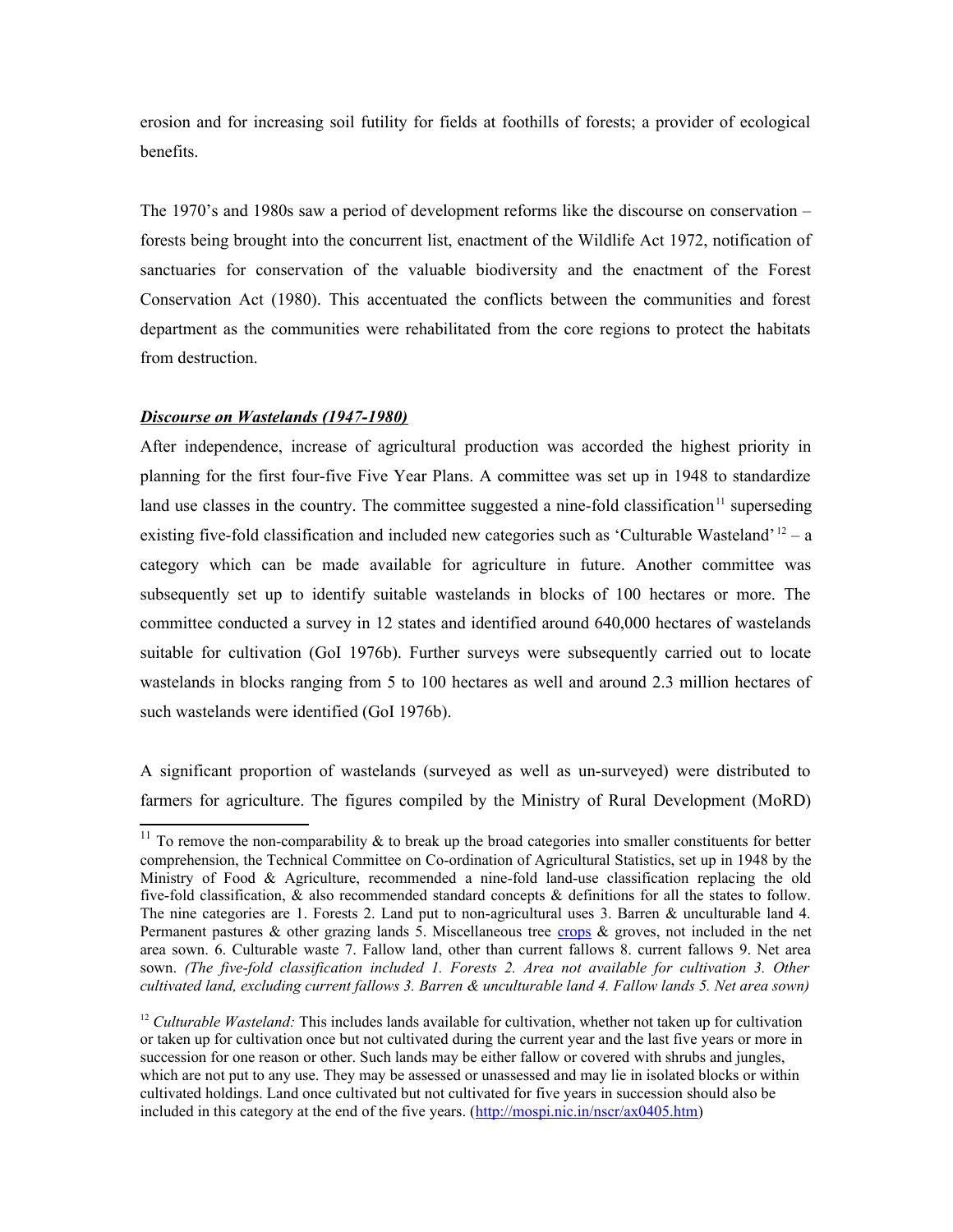indicate that as much as 6.2 million hectares of government wastelands were distributed up to 2008 (MoRD 2008). Since the area under agriculture increased sharply in 1950s and 1960s but has remained more or less constant since then, it is reasonable to assume that the bulk of distribution occurred in the first couple of decades after independence. In addition, around 2.6 million hectares of forestlands were also brought under agriculture between 1951 and 1980 (MoEF 1998a), bringing the total area diverted for agriculture to 8.8 million hectares. (2011, Saigal)

A small percentage of the wastelands in many states were reserved for pasture and grazing lands (with custodial rights of panchayats) and rest of the lands were retained with the revenue department. Few states came up with acts for regulating the common land like Jammu & Kashmir (The Jammu and Kashmir Common Lands (Regulation) Act, 1956), Punjab (The Punjab Village Common Lands Regulation Act 1961), Haryana (The Haryana Municipal Common Lands (Regulation) Act, 1974) and Himachal Pradesh (The Himachal Pradesh Village Common Lands Vesting and Utilization Act, 1974), the later two adopting the Punjab Act after Punjab was divided in Punjab, Haryana and Himachal Pradesh. While some other states have tended to manage these lands by avoiding encroachments through specific acts like the Tamil Nadu Land Encroachment Act, 1905 and the Orissa Prevention of Land Encroachment Act, 1972 or through the respective land acts.

Land distribution however continued to be an important element of the social reform process, as explained by MoRD: Distribution of Governments' Wasteland has been one of the key Strategies of land reforms; it has been the accepted policy that wasteland at the disposal of the Government should be distributed amongst eligible rural poor (MoRD 2001, p. 94).

#### **Discourse on communitization gaining momentum (since 1980s)**

## *Towards decentralized governance of forests*

There has also been a parallel discourse on decentralization and devolution of powers to the lower level institutions. The National Forest Policy came up in 1988 that admitted the fact that it would be difficult to protect the forests without the cooperation of the local communities, and therefore the policy laid importance on *the ecological function of forests and the symbiotic relationship between local people and forests.*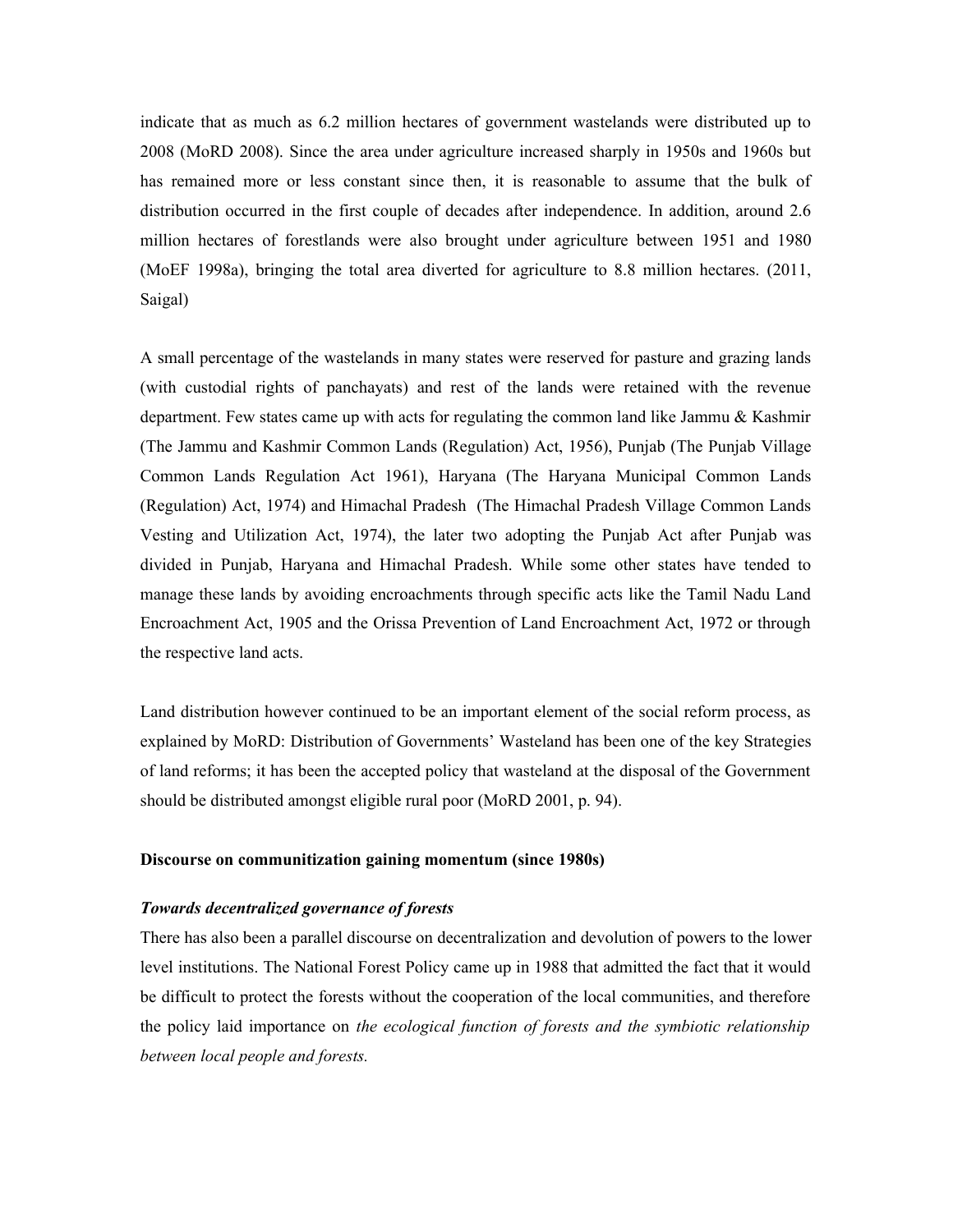The National Forest Policy, 1988 was a departure from all other policies regarding forests that have been enacted so far, it recognized the fact that the forests cannot be protected by "policing" alone, rather the village communities need to be involved in the task of protection of the forest. The 1990s brought in a big change in state attitudes towards forest management in India. The state, until then controlled and managed most of the forest resources in a paternalistic manner, appeared to finally have come around and opened its doors to the concept of "people's participation in natural resource management". The Government of India issued the first set of guidelines in this regard in 1990 and within a period of 20 years following the historic directive, 30 states have issued orders enabling "Joint Forest Management" (JFM). The words "Joint management" or "Co-management" brought in optimism in the management of natural resource management, as it provided access to the forests for the people who had been deliberately kept out of the forests and their use of the forest resources for livelihood was termed as a crime according to the earlier policies (Singh 2003). Some states like Andhra Pradesh took a step ahead with the initiation of Community Forest Management projects where communities were provided more control than in case of Joint Forest Management. This began the process of communitization of forest management across the country though the forest department continued to exercise a greater control over the forest management with the forester being the secretary of the forest management committees.

The discourse during this period was influenced by the  $73<sup>rd</sup>$  Constitutional Amendment and the enactment of the Panchayati Raj Act, 1992 and the Panchayati Raj (Extension to Scheduled Areas) Act, 1996, through which the protection and development of watershed and natural resource management was delegated to the local government bodies.

Further, as a result of the protracted struggle by the marginal and tribal communities of our country to assert their rights over the forestland over which they were traditionally dependent the Scheduled Tribes and Other Traditional Forest Dwellers (Recognition of Forest Rights) Act, 2006 was enacted. Community Forest Rights (CFRs) recognized under the Forest Rights Act is important for securing livelihoods of the forest communities and for strengthening local self governance of forests and natural resources. This began the communitization process of forests in its true sense and the communities have gained strength with their demand for rights and access over forests was accepted. Though there have been quite a few bottlenecks as well as unwillingness on the part of the forest department to implement the provision of the Act, the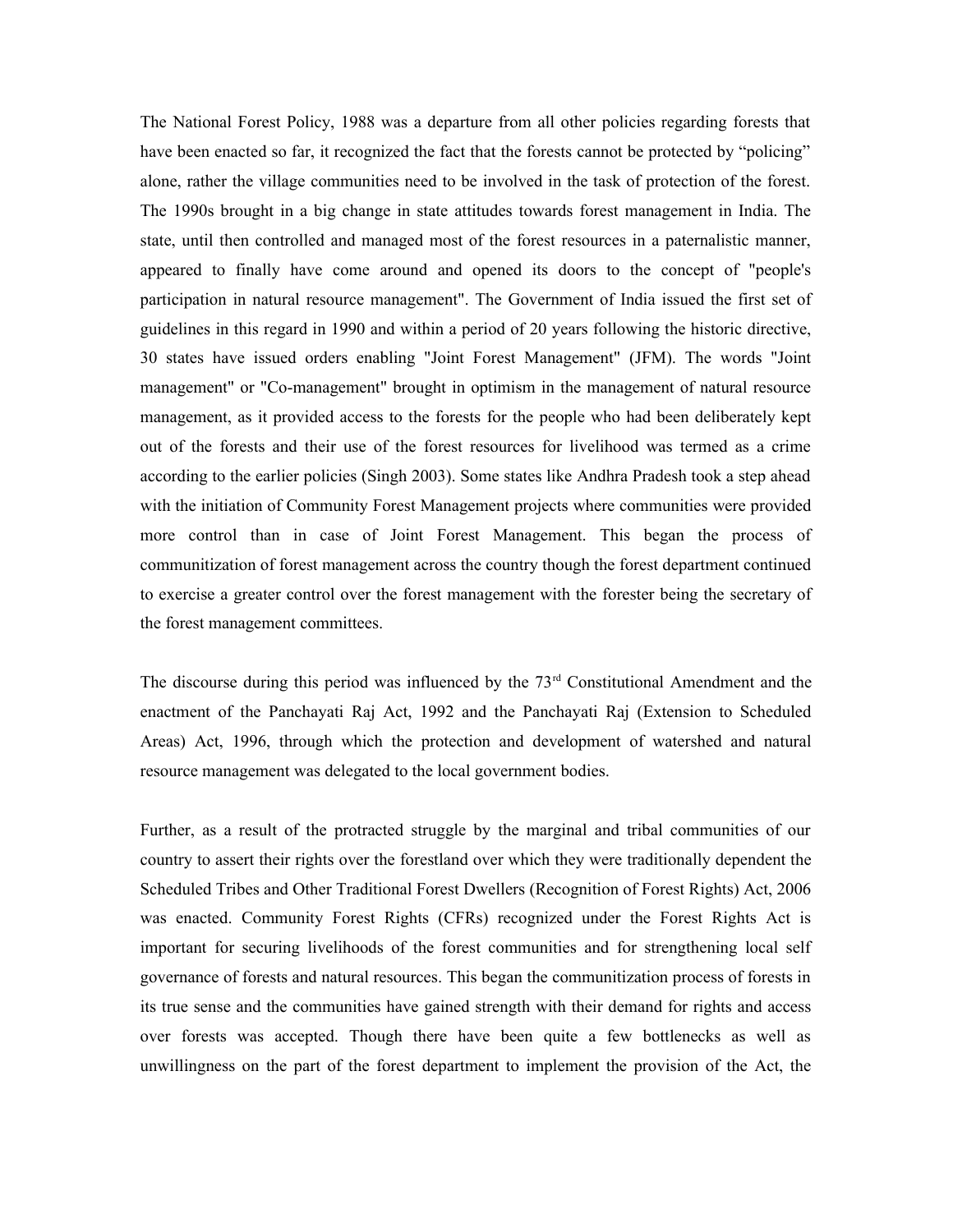process has begun with communities claiming their rights to the forests they have been using for generations.

## *Emerging discourse on common lands and livelihoods*

Since early 1980s, a large number of field studies on CPRs, of varying scale, have been conducted, particularly in the arid and semiarid areas or hill and forest fringe regions of the country. Various studies documented the contributions from commons to village economies and the level of dependence of various sections of the society (Jodha, 1986; Jodha, 1992; Pasha, 1992; Beck and Nesmith, 2001; Chopra (2001), Adhikari, 2005; Dasgupta 2005; Ghate 2005; Menon and Vadivelu 2006). Besides flow of benefits to farming systems and animal husbandry in terms of food, fodder and timber availability, there are ecological benefits in terms of resource conservation, recharge of ground water and sustainability of agro-ecological systems. However, the range of direct and indirect contributions from Commons limits a complete quantification of benefits due to the inability to monitor and measure these indivisible flows emerging from them.

A significant amount of research highlighted the need for both, to the existence of long-enduring institutions around the Commons (Ostrom 1990, Wade 1988) and the capacity of communities to effectively manage them through these institutions (Iyengar and Shukla 1999, Chakravarthy-Kaul 1998, Gadgil and Guha 1992, Guha 1989, Jodha 1986) as the commons are, by definition, a kind of 'collective holding' and, therefore, require robust institutional mechanisms for their sustainable management. In the course of the policy development around the wastelands, an important factor has been the atrophication of local institutions of management around such resources, leading to the degradation of such lands. However, various research have also brought out community action around such lands but these systems are not recognised in the policy framework.

Jodha's study across seven states in the arid and semi-arid zones of India highlighted the relevance of the Commons to the rural economy at large and their importance as a 'safety net' for the poor in particular. He estimated around 84-100% dependence of the rural poor on the Commons for fuel, fodder and food items, in comparison to 10-19% dependence of better-off households (even for the better-off the figure increases in dry land regions like Rajasthan). The study estimated that 14-23% of household incomes are derived from the Commons and they play an important role in reducing income inequalities, which would have been otherwise starker. The study also indicated that rearing livestock without the support from the Commons would mean a diversion of almost 48-55% of cropland from food and cash crops to fodder crops. Whereas the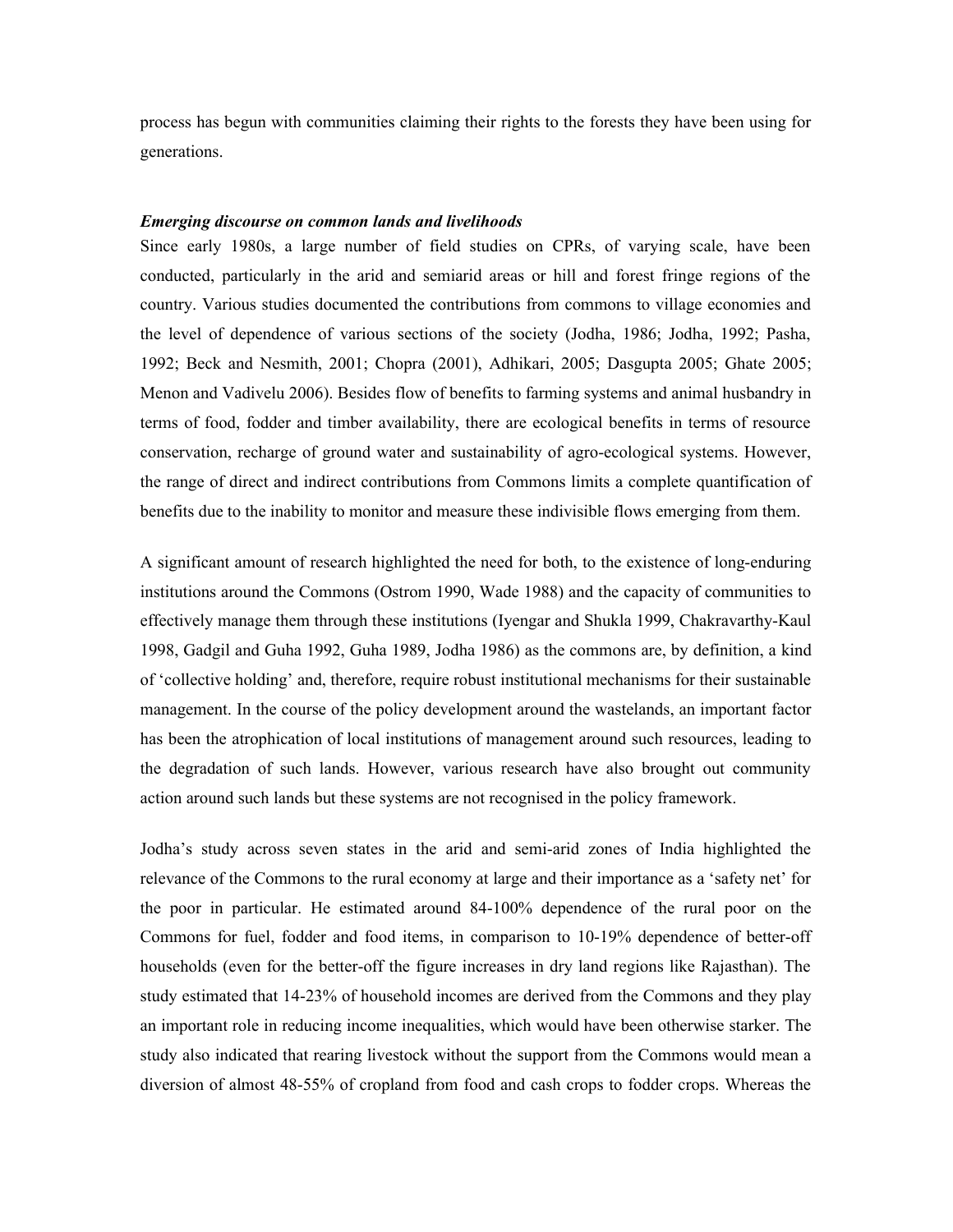alternative, of reducing the number of animals in proportion to the availability of one's own fodder resources, would entail a 68-76% loss of draught power and up to 43% loss of farmyard manure.

In 1985, the National Remote Sensing Agency, Department of Space, Hyderabad, on the basis of satellite pictures has reported  $75.5$  million hectare of land as wasteland<sup>[13](#page-19-0)</sup>. To address the problems of large scales land degradation, the government initiated the wastelands development programme in 1985. National Wasteland Development Board was established under the Ministry of Forests and Environment mainly to tackle the problem of degradation of lands, restoration of ecology and to meet the growing demands of fuel wood and fodder at the national level. In the year 1992, the new Department under the Ministry of Rural Development was created and the National Wasteland Development Board was placed under it and is known as the Department of Land Resources. The Board was reconstituted in 1992 and was made responsible for mainly development of wastelands in non forest areas in totality by involving local people at every stage of development. The major objectives of the programmes are: (a) Checking land degradation (b) Putting wastelands to sustainable use (c) increase biomass availability specially fuelwood and fodder and (d) restore ecological balance.

In 1998, the Department of Statistics and Programme Implementation, Government of India through the 54th NSSO, undertook an enquiry for the first time to provide comprehensive stateand national- level estimates of size, utilisation and contribution of CPRs. It also provided separate estimates for different agro-climatic zones of the country. The common property resources included all such resources that are meant for common use of the villagers like village pastures and grazing grounds, village forest and woodlots, protected and unclassed government forests, waste land, common threshing grounds, watershed drainage, ponds and tanks, rivers, rivulets, water reservoirs, canals and irrigation channels. The data indicated that households engaged in the collection from Commons varied across different agro-climatic zones, ranging from 73% in the Eastern plateau and hills to 13% in the Western dry region, forming a national average of 48%. About 30% of the households in the country use common water resources for rearing livestock. Along with the significance of its findings the enquiry into the common

<span id="page-19-0"></span><sup>&</sup>lt;sup>13</sup> Wasteland in this context was defined based on the ecological understanding and not the categories mentioned in the Revenue Records. The wastelands are categorized as Guillied  $\&$  or Ravinous Land; Upland with or without Scrub; Water Logged & Marshy Land; Land affected by Salinity/Alkanity-Coastal/Inland; Under Utilized Degraded Notified Forest Land; Shifting Cultivation Area; Degraded Land Under Plantation Crops; Degraded Pastures/ Grazing Land; Mining Industrial Wastelands; Sands-Desertic Coastal; Steep Slopping Area; Barren Rocky/Stony Waste/Sheet Rocky Area; and Snow Covered and or Glacial Area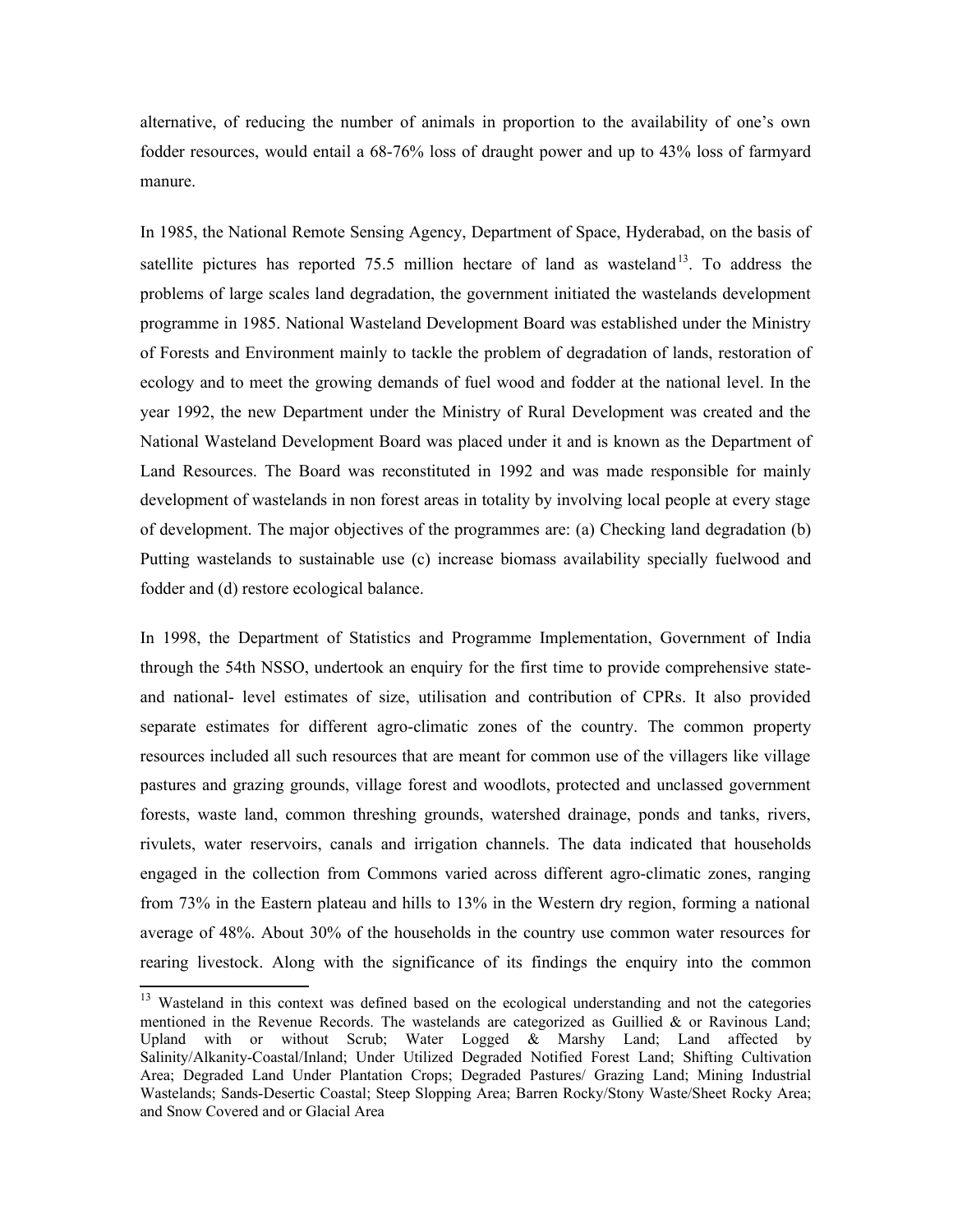property resources itself provided a significant impetus to commons research in the country as well as a focus in policy discussions.

Taking a note on the importance of Commons, the Government of India has been discussing the need for having a National Policy on Common Property Resource lands since 2001. The draft outline for the National Policy on Common Property Resource lands was provided in the Nation Action Programme To Combat Desertification, In the context of United Nations Convention To Combat Desertification (UNCCD), Volume-I, Status of Desertification, Ministry of Environment & Forests, Government of India, New Delhi, 2001 (page 71 & Page 203, 204). Further there was a renewed discussion on the same during the 11th Five Year Plan preparations, during which the Working Group on Natural Resource Management proposed the need for a Policy on Common Property lands.

While these discussions continued and there have been programmes and projects implemented across the country for the restoration of the wastelands, not much consideration has been given for the tenure of such lands and during the same period, there have been policies passed that contradicted the discussions on common land policy. Another reason for decline of Commons is the notion of treating and designating the de-facto common lands lying with the Revenue Department as 'wastelands' (Culturable wastelands, Unculturable wastelands, Unassessed wastelands) and diverting them for other 'productive' uses depriving the local communities of access and meeting their critical livelihood requirements. With the continuation of the lands with the nomenclature as 'wastelands' has continuously been a challenge for the governments to find productive use of such lands. During the last two decades apart form the distribution of such lands to the poor and landless farmers, the government has come up with the Special Economic Zone Act 2005 that envisaged the use of wastelands as the first preference for the establishment of the Special Economic Zone (SEZ) and the National Policy on Biofuels 2009 that suggested that the biofuels would be raised on degraded or wastelands that are not suited to agriculture, thus avoiding a possible conflict of fuel vs. food security. However, across the country, there were several opposition to both the initiatives as they had a negative impact on the livelihoods of those dependent on these lands (Nagar, 2011).

In 2007, the Indian government has announced the formation of National Land Reforms Council that will formulate a National Land Reforms Policy, in response to the peasant demands of the Janadesh Yatra 2007. The Government also constituted a Committee in this regard to look into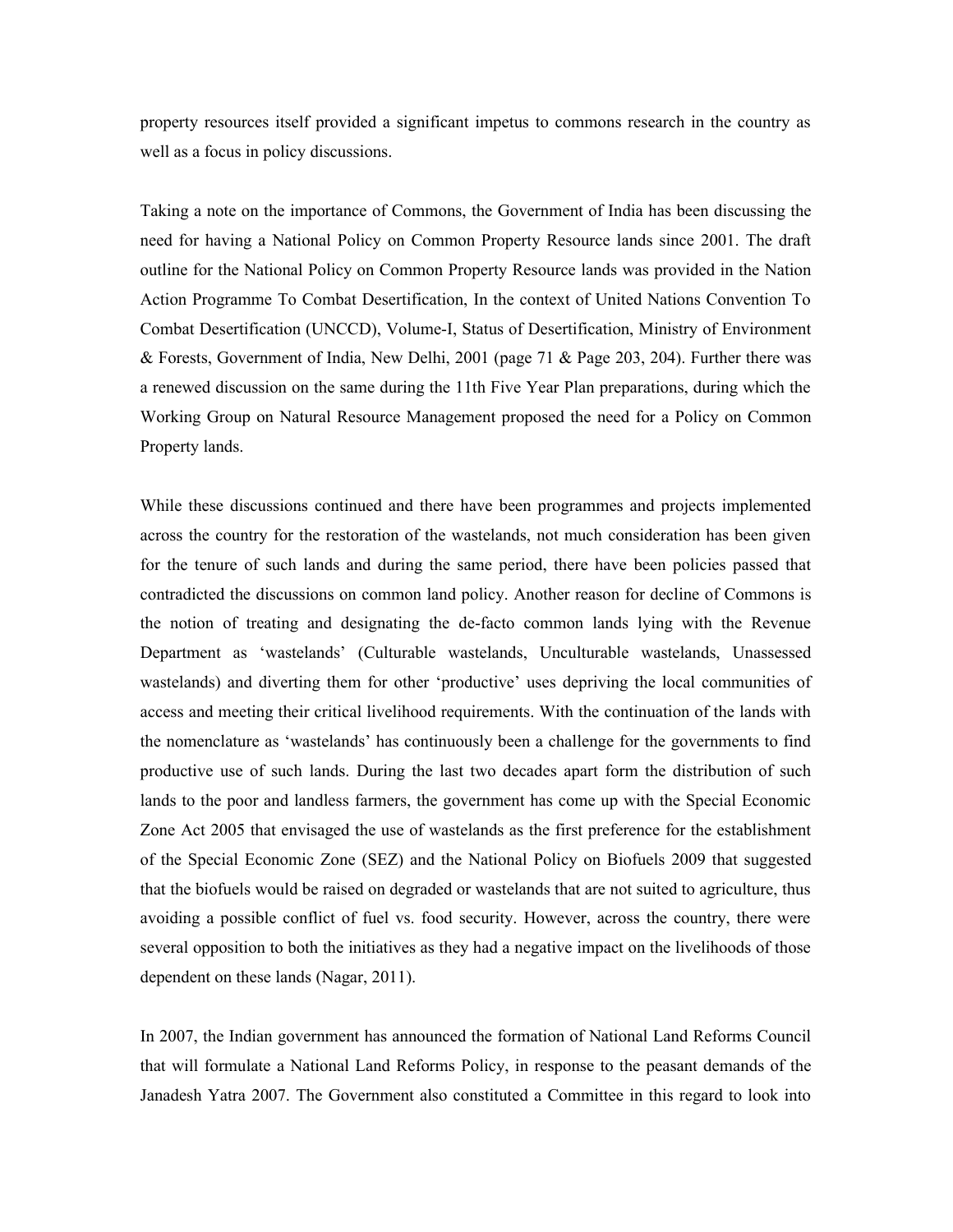the State Agrarian Relations and Unfinished Tasks in Land Reforms, with a sub-committee to exclusively look into issues of Common Property Resources – Identification, management, development and Land use aspects (particularly agricultural land) and recommend measures to prevent conversion of agricultural to non-agricultural purposes consistent with development needs. The report of the committee was submitted to the National Council for Land Reforms in October 2008, which recommended the need to put in place a land use policy and revival of the land use boards at the district level to ensure proper use of agrarian land and access of poor to common property resources (CPR).

While there hasn't been much headway, the discourse on relevance of commons for the livelihoods of rural communities continues. The discussions regarding the need for a Model bill on Common Property Resource lands has been highlighted in the Approach Paper for the 12th Five Year Plan and by the Working Group on Natural Resource Management and Rainfed Areas.

## **Judicial discourse around Common lands**

With its interpretation of Eminent Domain as the (a) power of the government to take, (b) without the owner's consent, and (c) for the public use' enabled the abolition of the Zamindari systems post independence, the principle continued to be used for all developmental projects across the country leading to the displacement of the communities from their private lands as well as the wastelands (forests and wastelands used as commons).

Environmental conservation has been an integral part of the Indian ethos. These are reflected in India's Constitution - articles 48A and 51G of the Directive Principles of State Policy enjoin upon the State to protect and improve the environment and safeguard the forests and wildlife. Article 39(b) and (c) lays down the duty of the State and the Centre to develop natural resources for common good. Article 40, on the other hand, calls for organisation of village as units of self-government. The Directive Principles of State Policy, though not enforceable by any Court, are nevertheless fundamental to the governance of the country. (MoEF, 2011)

In discussing this issue, it is important to include in the discussion on wastelands, the Supreme Court of India's judgment related to M.C. Mehta v Kamal Nath and others [14](#page-21-0) where the court

<span id="page-21-0"></span><sup>&</sup>lt;sup>14</sup> M.C. Mehta v Kamal Nath and others where the Indian Supreme Court applied public trust with regard to the protection and preservation of natural resources. In this case, the State Government granted lease of riparian forestland to a private company for commercial purpose. The purpose of the lease was to build a motel at the bank of the River Beas. A report published in a national newspaper alleged that the motel management interfered with the natural flow of the river in order to divert its course and to save the motel from future floods. The Supreme Court initiated suo motu action based on the newspaper item because the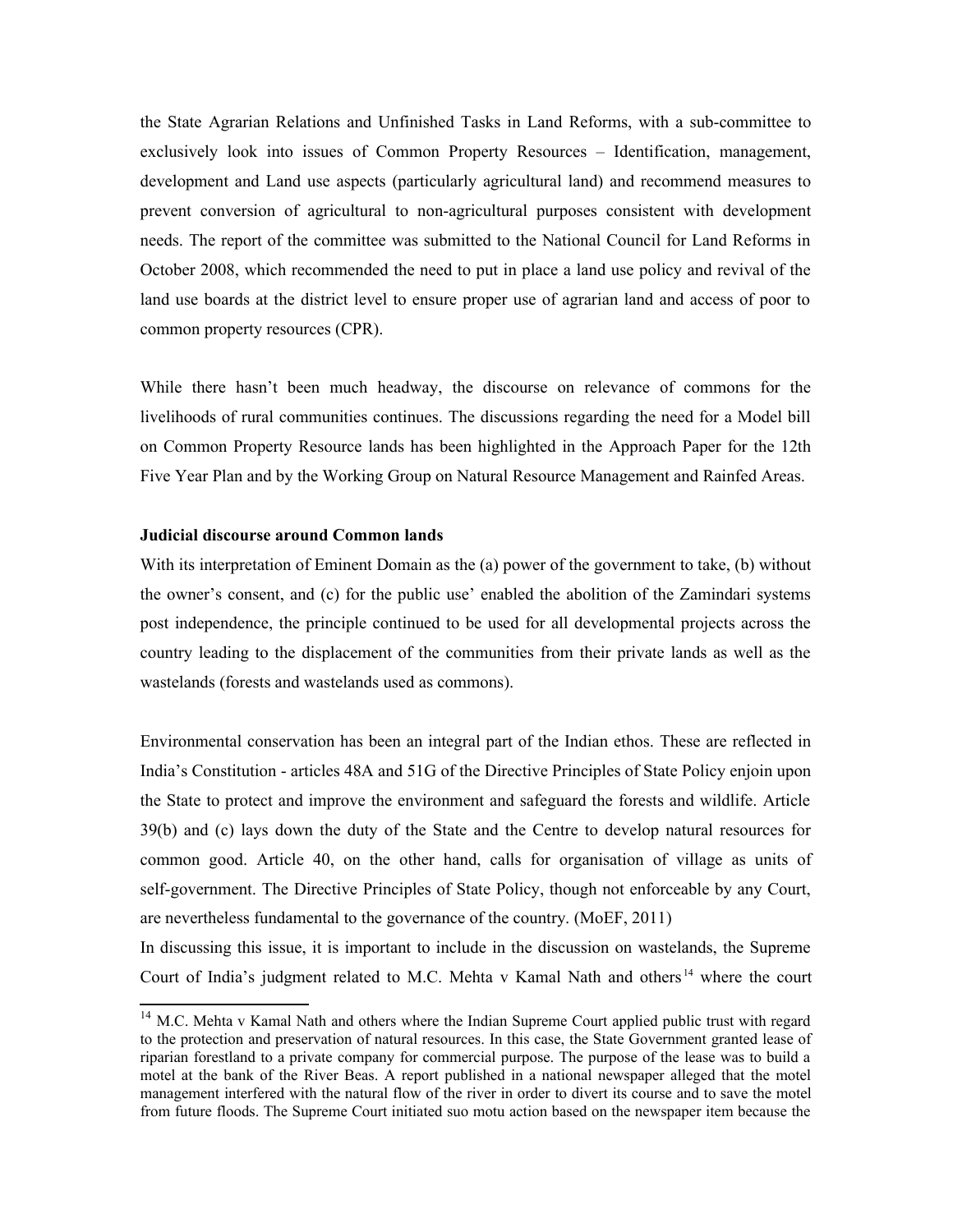accepted the public trust doctrine as a part of common law for the first time in 1997 and said that the Public Trust Doctrine primarily rests on the principle that certain resources like air, sea, waters and forests have such great importance to the people as a whole that it would be unjustified to make them a subject of private ownership . The court observed that:

*Our Indian legal system, which is based on English common law, includes the public trust doctrine as part of its jurisprudence. The State is the trustee of all natural resources, which are by nature meant for public use and enjoyment. Public at large is the beneficiary of the seashore, running waters, airs, forests and ecologically fragile lands. The State as a trustee is under a legal duty to protect the natural resources. These resources meant for public use cannot be converted into private ownership. As rivers, forests, minerals and such other resources constitute a nation's natural wealth. These resources are not to be frittered away and exhausted by any one generation. Every generation owes a duty to all succeeding generations to develop and conserve the natural resources of the nation in the best possible way. It is in the interest of mankind. It is in the interest of the nation. Thus, the Public Trust doctrine is a part of the law of the land. The court also ruled that there is no any justifiable reason to rule out the application of the public trust doctrine in all ecosystems in India ( M.C. Mehta v Kamal Nath and others).*

Following this there have been few judgements, where the Judiciary has taken steps in restoring the common lands in the hands of the communities. In the judgment dated 29/09/2009 related to Union of India (Petitioner(s)) versus State of Gujarat  $\&$  ors. (Respondent(s)) Special Leave to Appeal (Civil)  $No(s)$ .8519/2006 took note of a newspaper item published in Times of India<sup>[15](#page-22-0)</sup>, Ahmedabad Edition, and ordered 'all the respondents are directed to take immediate steps for removal of encroachment of religious structures on the public space without any discrimination and submit their reports.' In order to ensure compliance of our directions, the Court directed all the District Collectors and Magistrates/Deputy Commissioners in charge of the Districts to ensure that there is total compliance of the order passed by us. They are directed to submit a report within four weeks to the concerned Chief Secretaries or the Administrators of the Union

facts disclosed, if true, would be a serious act of environmental degradation.

<span id="page-22-0"></span><sup>&</sup>lt;sup>15</sup> The news item published in 'The Times of India', Ahemdabad Edition, dated May 2, 2006 to the effect that 1200 temples and 260 Islamic shrines had encroached on public space, the High Court of Gujarat at Ahmedabad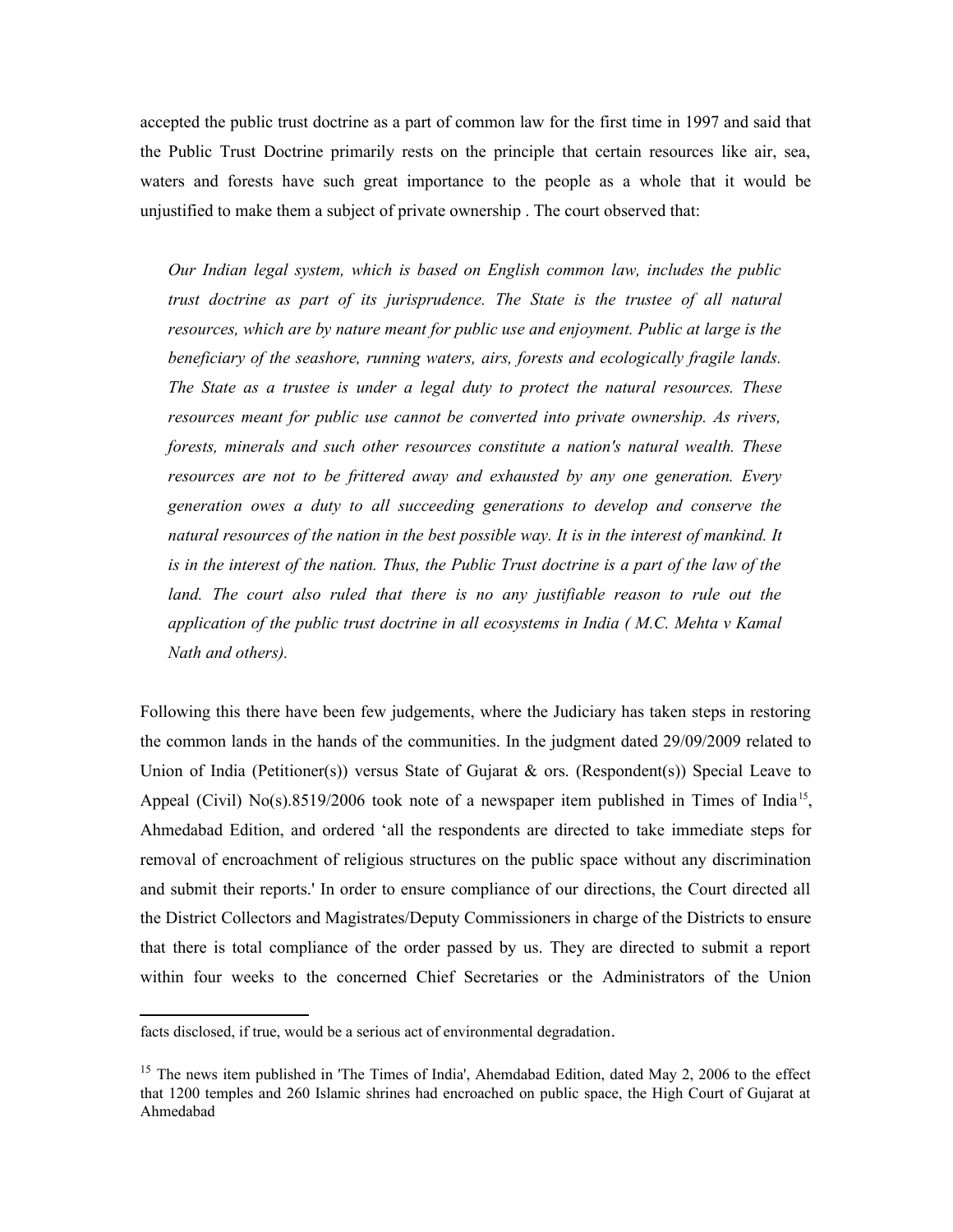Territories who in turn will send a report to this Court within eight weeks from the date of judgement.

More recently in the Honourable Supreme Court of India gave a historic judgement paving the way for protection of the commons across the country on 28th January 2011. This came in connection to the hearing on the Civil Appeal No. 1132/2011 @SLP(C) No. 3109/2011, Jagpal Singh & Ors. .. Appellant (s)-versus- State of Punjab & Ors. .. Respondent (s). The Supreme Court noted that

*'4. The protection of commons rights of the villagers were so zealously protected that some legislation expressly mentioned that even the vesting of the property with the State did not mean that the common rights of villagers were lost by such vesting.'* 

This is essentially the principle of "public trust doctrine" as mentioned above in the judgement M.C. Mehta v Kamal Nath and others. The court taking clue from the case observed that similar encroachments of common lands are being taken up across the country and therefore directed that:

*22. Before parting with this case we give directions to all the State Governments in the country that they should prepare schemes for eviction of illegal/unauthorized occupants of Gram Sabha/Gram Panchayat/Poramboke/Shamlat land and these must be restored to the Gram Sabha/Gram Panchayat for the common use of villagers of the village. For this purpose the Chief Secretaries of all State Governments/Union Territories in India are directed to do the needful, taking the help of other senior officers of the Governments. The said scheme should provide for the speedy eviction of such illegal occupant, after giving him a show cause notice and a brief hearing. Long duration of such illegal occupation or huge expenditure in making constructions thereon or political connections must not be treated as a justification for condoning this illegal act or for regularizing the illegal possession. Regularization should only be permitted in exceptional cases e.g. where lease has been granted under some Government notification to landless labourers or members of Scheduled Castes/Scheduled Tribes, or where there is already a school, dispensary or other public utility on the land.*

This judgement has triggered many cases at the High Courts taking reference from the above case to hand over the encroached lands back to the village or panchayats for better management of such resources. This has forced the States into initiating steps for removal of encroachments and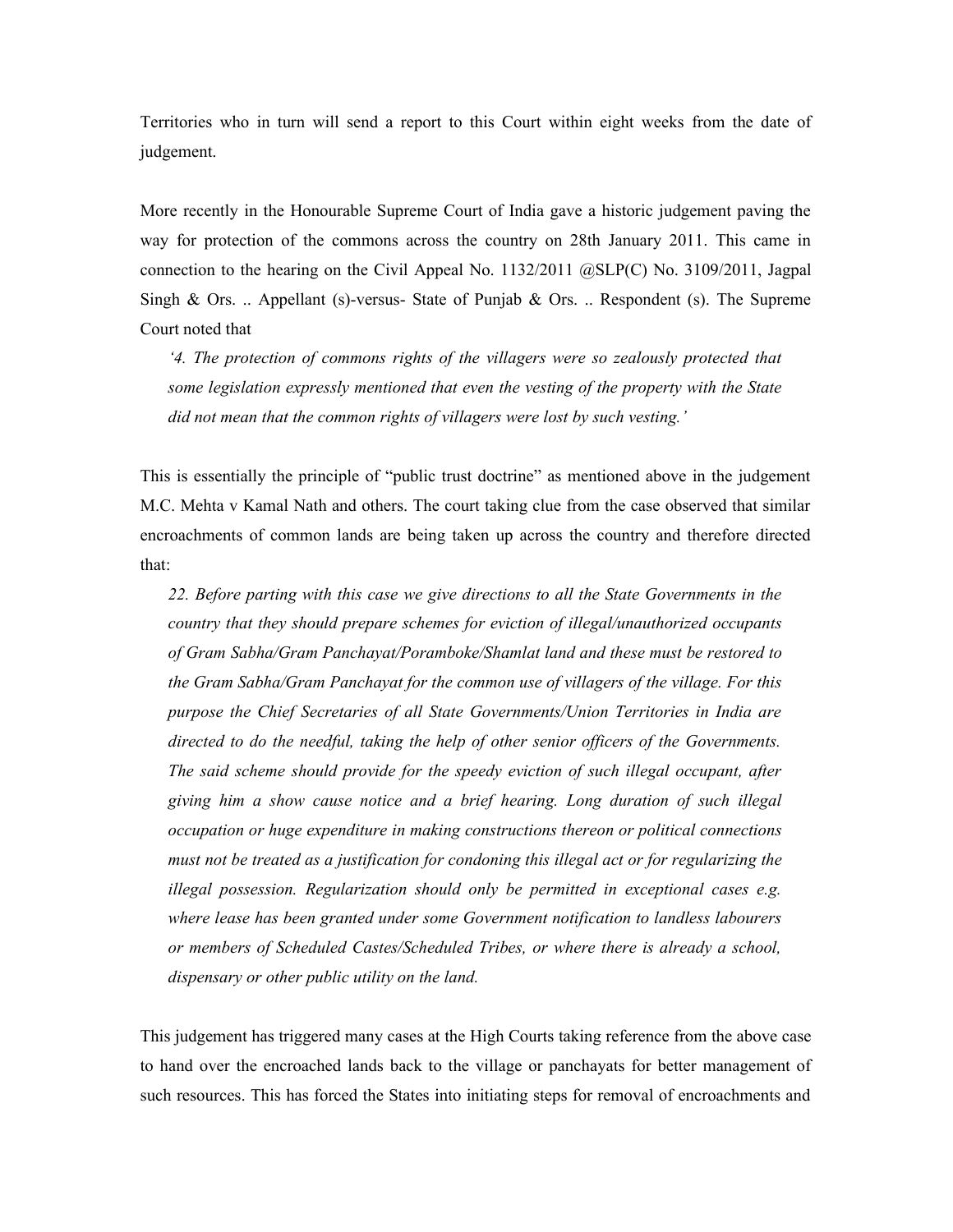making efforts for the protection of common lands across all states as they initiated steps for responding to the Apex Court. States like Rajasthan has initiated a process of preparing the Policy on Commons with programmatic action on restoring the grazing lands. Other States too have indicated the steps to the Court and similar actions are expected from few more states.

#### **Conclusion**

In this paper, through the historical analysis of the policy changes related to wastelands and later the parallel discourse around forests and wastelands, an attempt to highlight the disconnect between the perspective in which the policies around wastelands evolved and the use that such lands were put into has been made. The peasant struggle and movements through the history has attempted to bring into focus their needs and recognition of the wastelands as their livelihood resource. In the post Independence period, the vesting of all uncultivated lands with the State using the principle of Eminent Domain has undone the rights of access and use that the communities enjoyed under the erstwhile princely states and the estates. While, it was expected that these lands would be managed as public good through the principle of Public Trust Doctrine, these lands began to be treated as government property rather than the lands held in trust. The judiciary also at various point of time has been reminding the Principle of Public Trust to the State, a policy in this regard is awaited. The intent of framing the draft Policy on Common Property Resource Lands expressed in 2001 by the Government of India needs to be taken up.

The analysis of the policy changes around forests (carved out of the wastelands in 1860s) suggests a definite move towards recognizing community dependence and the need for involving communities in the conservation of these lands be it through nesting the Joint Forest Management Committees within the Panchayats or the recognition of the Community Forest rights under the Forest Rights Act 2006. The Supreme Court Order is a call to the policy makers to recognize the dependence of communities on the wastelands, and initiate a process of communitization of these wastelands. The Approach Paper to the  $12<sup>th</sup>$  Five Year Plan envisages the formulation of the Model Commons Bill, and we can hope a long debate around this topic amidst the Government considering such lands as its land bank for industrialization and a populist agenda of land distribution for the vote bank.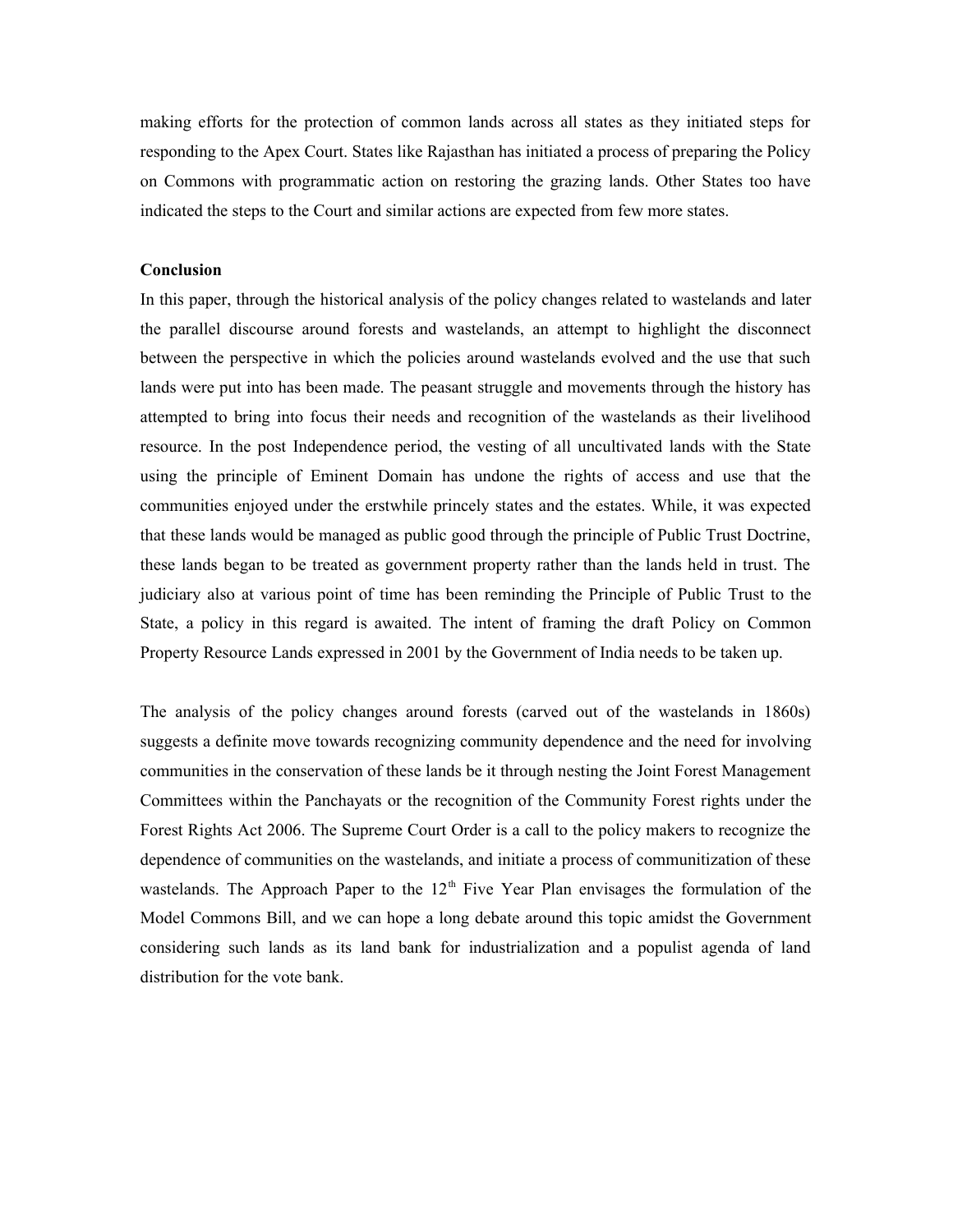# *References:*

- *B. H. Baden-Powell, 1894 Land Revenue and Tenure In British India, Oxford University Press [http://ia600306.us.archive.org/2/items/shortaccountofla00bade/shortaccountofla00bade.](http://ia600306.us.archive.org/2/items/shortaccountofla00bade/shortaccountofla00bade.pdf) [pdf\)](http://ia600306.us.archive.org/2/items/shortaccountofla00bade/shortaccountofla00bade.pdf)*
- *Beck, T., & Ghosh, M. 2000. 'Common Property Resources and the Poor: Findings from West Bengal.' Economic and Political Weekly, 35(3): 147±153.*
- *Beck, T., and C. Nesmith. 2001. 'Building on Poor People's Capacities: The Case of Common Property Resources in India and West Africa.' World Development 29(1):119-133.*
- *Chakravarty-Kaul, M. 1990: Common Lands in Colonial Punjab: Continuity and Change by Presented at the Workshop in Political Theory and Analysis Colloquim on October 15, 1990*
- *Chakravarty-Kaul, M. 1990 Two Centuries of Change on the Commons: Twenty Villages in the Delhi Region, Workshop in Political Theory and Policy Analysis, 1990*
- *Chopra, K. and Gulati, S.C. 2001. 'Migration, Common Property Resources and Environmental Degradation: Interlinkages in India's Arid and Semi-arid Regions.' Sage Publications India Pvt. Limited: New Delhi.*
- *Gadgil, M. and Guha, R. 1992. This Fissured Land: An Ecological History of India. New Delhi: Oxford University Press.*
- *Guha, R. 1989. The Unquiet Woods. Delhi: Oxford.*
- *Iyengar, S. and Shukla, N. 1999. 'Regeneration and Management of Common Property Land Resources (CPLRs) in India: A Review.' Working Paper No. 110. Gujarat Institute of Development Research: Gota, Ahmedabad.*
- *Jodha, N. 1986. 'Common Property Resources and Rural Poor in Dry Regions of India.' Economic and Political Weekly, 21(27):1169-1181.*
- *Menon, A. and Vadivelu G. Ananda. 2006. 'Common Property Resources in Different Agro-Climatic Landscapes in India'. Conservation and Society, 4 (1): 132-154.*
- *Ostrom, Elinor. 1990. Governing the Commons: The Evolution of Institutions for Collective Action. Cambridge: Cambridge University Press.*
- *Pasha, S. A. 1992. 'Common Pool Resources and Rural Poor : A Micro Level Analysis.' Economic and Political Weekly, 27 (46): 2499 – 2503.*
- *Upadhya ,Carol 2005, Community Rights in Land in Jharkhand. Economic and Political Weekly October 8, 2005*
- *Department of Land Resources 2008, ROR in Practice and Coding Scheme in Major States.* Land Records Information's Systems Division, Ministry of Communications & Information Technology National Informatics Centre, New Delhi, Government of India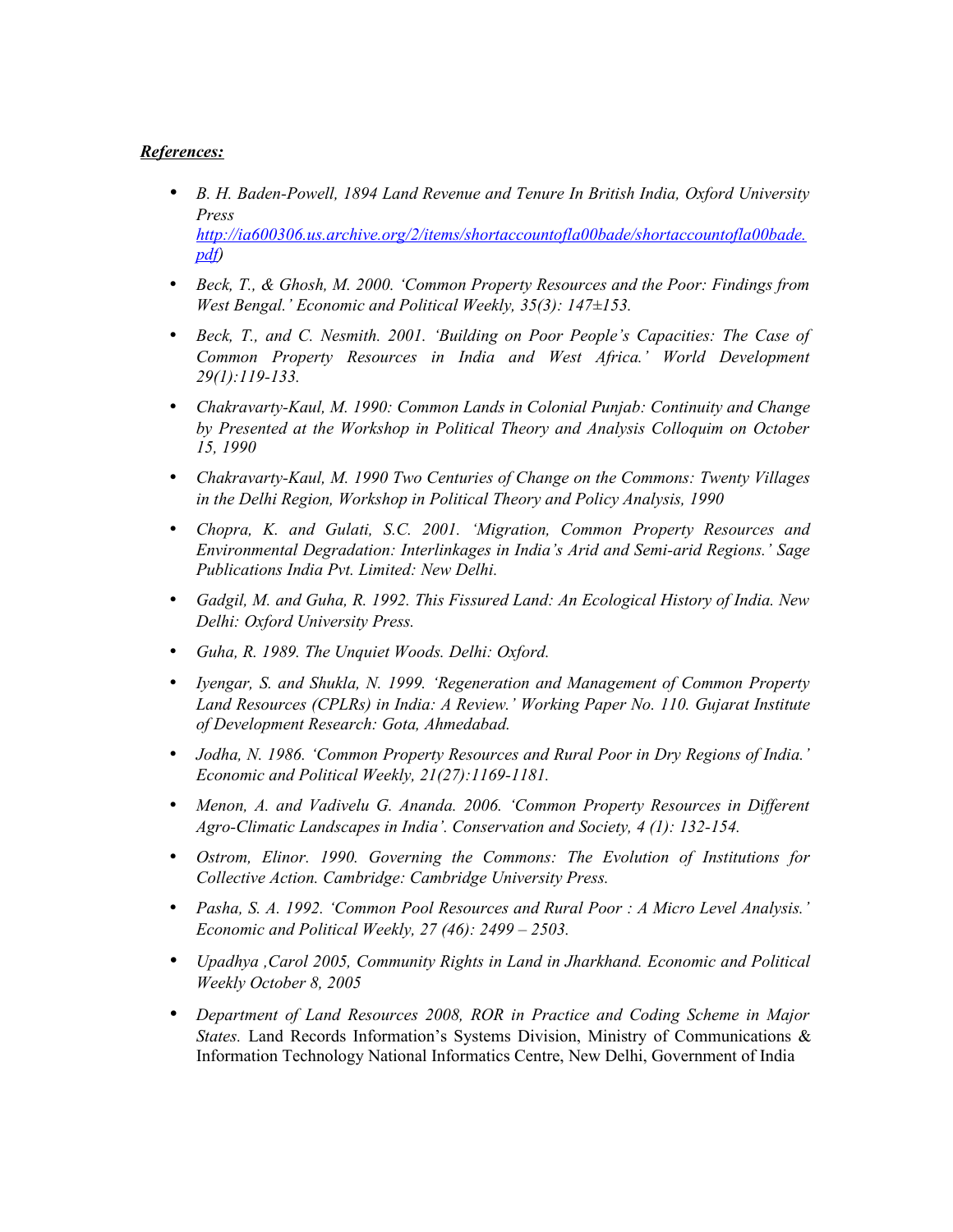- Ramanathan, Usha 2002 *Common Land and Common Property Resources*. Author: Dr.. Source: Published in Praveen K Jha ed. Land Reforms in India – Volume 7, Issues of Equity In Rural Madhya Pradesh (New Delhi: Sage 2002)
- *Saigal, Sushil 2011 Greening the "Wastelands": Evolving Discourse on Wastelands and its Impact on Community Rights in India*, Paper presented at the 13<sup>th</sup> Biennial Conference of the International Association for the Study on Commons, 2011

*<http://dlc.dlib.indiana.edu/dlc/bitstream/handle/10535/7204/620.pdf?sequence=1>*

- *How common is commons political economy of wasteland development.* Author: Anil Gupta. Source: Paper prepared for seminar on Control of Drought, Desertification and Famine, 17 - 18 May 1986. India International Centre, New Delhi
- *'Inventing the Colonial Commons' Forest Lands and Enclosures in Central India, 1860-1935.* Paper submitted for IASCP Conf. In Bodo 24-28 May 1995 by Archana Prasad, Cornell University
- *National Environment Policy 2006*. Ministry of Environment and Forest, GoI. Approved by the Union Cabinet on 18 May, 2006
- *Participatory planning for Wasteland Development.* Author: NC Saxena. Source: NA
- *Regenerating Wastelands Through Cooperatives:* Experience of Tree Growers' Cooperatives in Rajasthan, India. By: Sushil Saigal, Ganga Ram Dahal, Bhaskar Vira. Source:NA
- Wily, Liz Alden 2011 *'The law is to blame' a hard look at the vulnerable status of common property rights in Sub Saharan Africa.Paper presented at the 13<sup>th</sup> Biennial* Conference of the International Association for the Study on Commons, 2011
- *Report of the committee on State Agrarian Relations and the Unfinished Task in Land Reforms.* Dept. of Land Resource, Ministry of Rural Development, GoI. Source: <http://dolr.nic.in/Committee%20Report.doc>
- *Nicholson, J.W., 1926: The Forests within Bihar and Orissa, Chapter-II-The need for a Forest Department*
- *Ramanathan, Usha 2009, A word of Eminent Domain. Published in Lyla Mehta ed., Displaced by Development – Confronting Marginalisation and Gender Injustice (New Delhi: Sage, 2009), Accessed from<http://www.ielrc.org/content/a0902.pdf>*
- *The public trust doctrine, environmental human rights, and the future of private property.* By: David Takacs. Source: 16 New York University Environmental Law Journal 711 (2008)
- *Singh, Subrata 2004: Commons in Theory: Assumed Commons in Practice. Accepted for publication in the International Journal on 'Forests, Trees and Livelihoods', Special Issue, 2004 devoted to the Management of Common Pool Resources. AB Publishers, UK*
- *Singh, Subrata 2003: Conflicts & Disturbance A reason to change: Lessons from Community based Natural Resource Management Institutions in Orissa, India. "Forests, Trees and Livelihoods", Vol. 13. No 3 (2003) pp. 233-246. AB Publishers,UK*